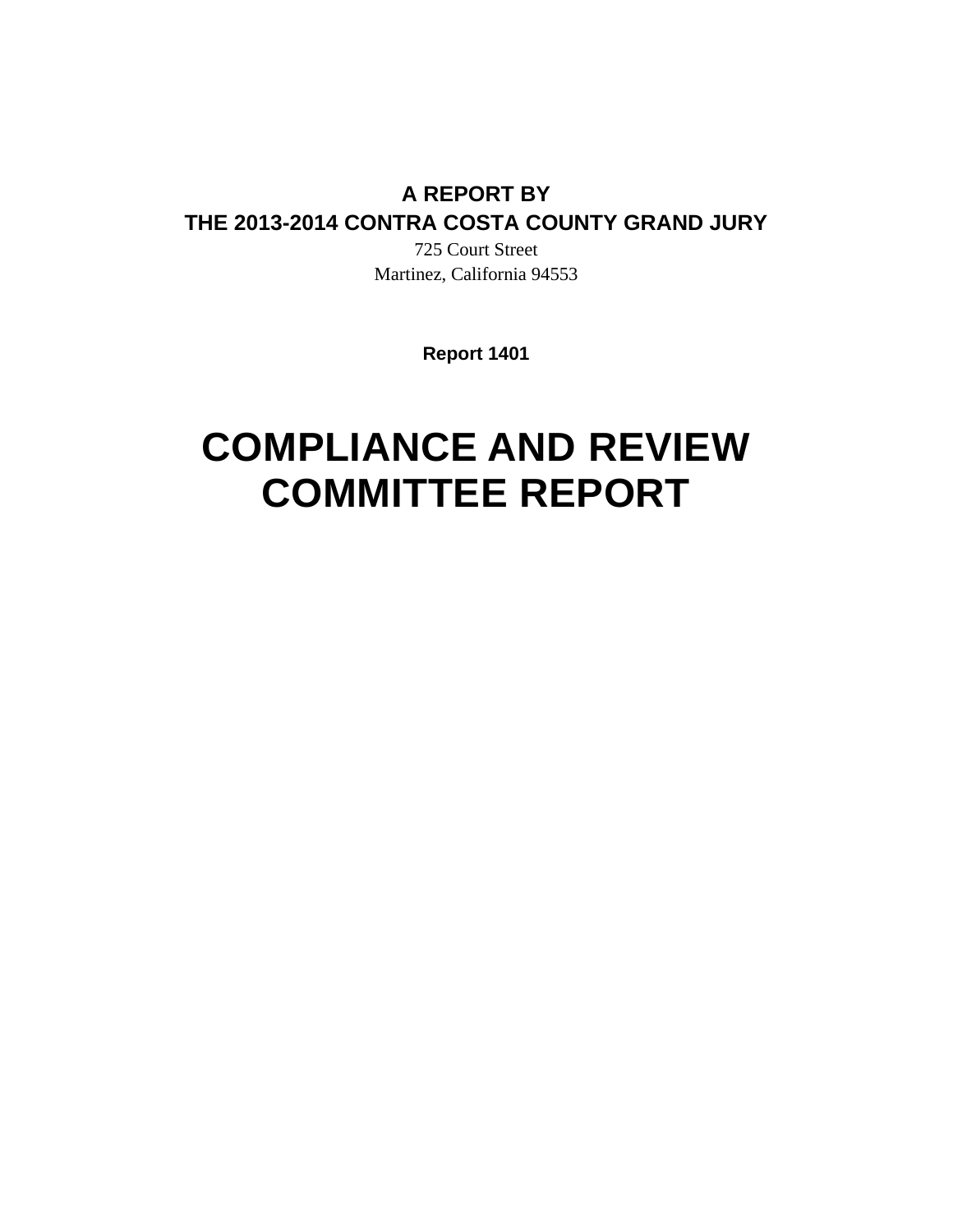Contact: Stephen Conlin Foreperson 925-957-5638

#### Contra Costa County Grand Jury Report 1401

### **COMPLIANCE AND REVIEW COMMITTEE REPORT**

The Contra Costa County Civil Grand Jury is impaneled annually to investigate city and county government, special districts, and certain non-profit corporations to ensure that their functions are performed in a lawful, economical and efficient manner. Findings and Recommendations developed from these investigations are contained in the reports signed by the Grand Jury Foreperson and the Grand Jury Judge. Responses to these reports must be made within certain time constraints and in accordance with specific formats pursuant to 933 and 933.05 of the California Penal Code.

The following Compliance and Review Committee report was prepared by the 2013-2014 Grand Jury. A function of the Compliance and Review Committee is to request additional responses in cases where the original responses were deemed to be inadequate. Any such additional responses have been included in this report.

This year, as last year, responses to the previous year's Grand Jury reports will be posted on the Contra Costa County Grand Jury Website in their entirety. The entire responses may contain additional background information not required by law, and not contained herein.

The Grand Jury believes it is important for future Grand Juries to continue to review these responses and to be vigilant in seeing that recommendations that have been accepted have been carried out. In this manner, the commitment and hard work of past and future Grand Juries will result in positive changes for the citizens of Contra Costa County.

One of the responsibilities of the Compliance Committee is to inquire as to whether or not previous Grand Jury Report Recommendations have been responded to as required by the Penal Code. Part of this includes whether or not the recommended action had been adopted or implemented. The Grand Jury for this year followed-up on 2010-2011 Grand Jury Reports and Recommendations. There were 48 letters mailed out to different "Targets" of the 10 reports completed that year. Forty-four (92%) of the replies received indicated that they had either adopted or are in the process of adopting the Recommendations from the various Reports issued.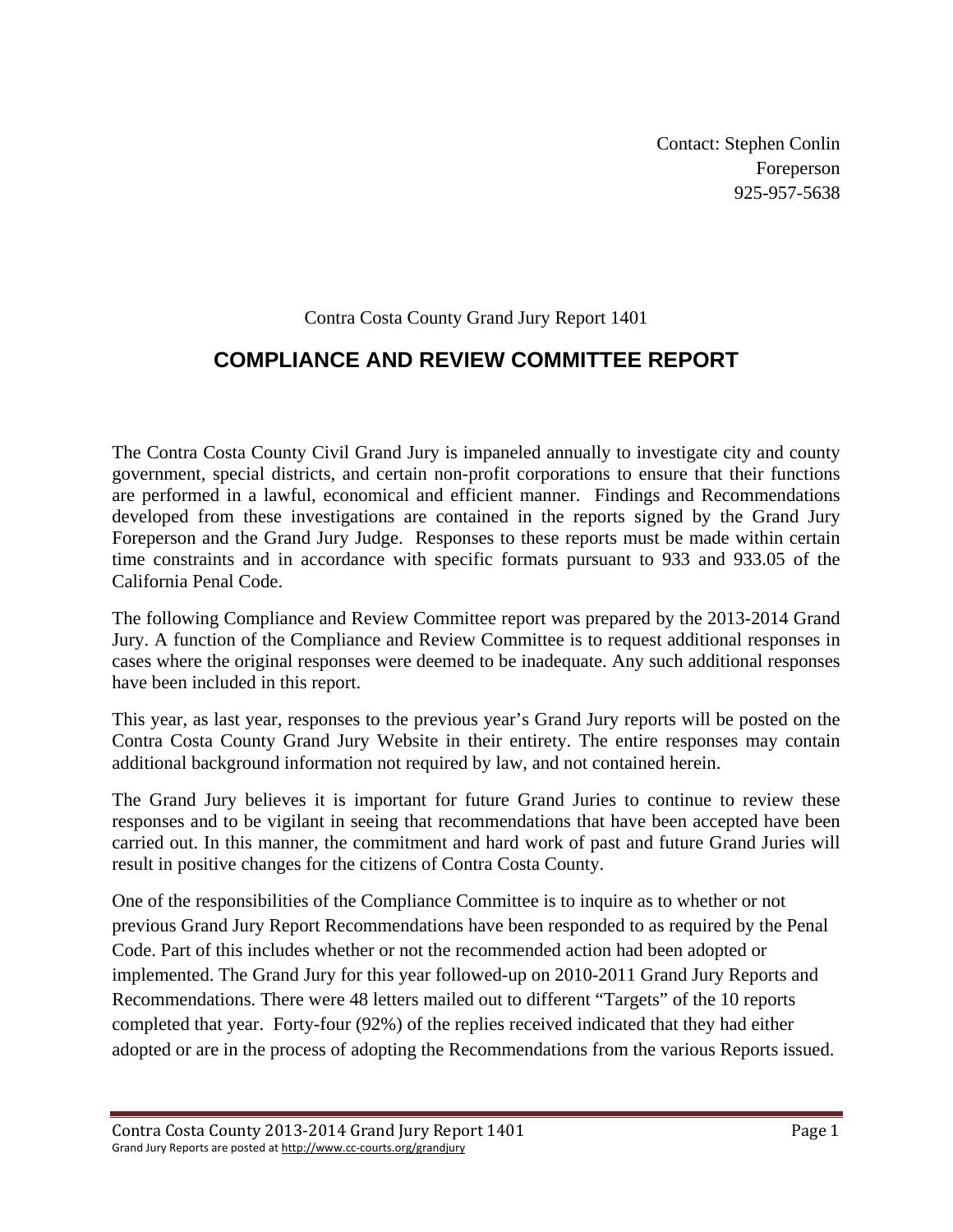| <b>REPORT</b> | TTTTLE                                                                      | <b>Page</b> |
|---------------|-----------------------------------------------------------------------------|-------------|
| 1302          | <b>OUTSOURCING MUNICIPAL SERVICES</b>                                       | 3           |
| 1303          | THE ROLE OF THE LOCAL AGENCY FORMATION<br><b>COMMISSION</b>                 | 6           |
| 1304          | <b>HEALTH CARE INSURANCE WAIVERS</b>                                        | 8           |
| 1305          | <b>GETTING TO CLEAN WATER IN CONTRA</b><br><b>COSTA COUNTY</b>              | 9           |
| 1306          | <b>COUNTY EMS and FIRE SERVICES: A STEP IN</b><br>THE RIGHT DIRECTION       | 14          |
| 1307          | CONTRA COSTA COUNTY HEALTHCARE                                              | 16          |
| 1308          | ENCOURAGING CITIZENS TO APPLY FOR<br><b>GRAND JURY SERVICE</b>              | 17          |
| 1309          | <b>SOLAR ENERGY PROJECTS IN SCHOOL</b><br><b>DISTRICTS</b>                  | 18          |
| 1310          | CONTRA COSTA DETENTION FACILITIES                                           | 23          |
| 1311          | <b>ASSESSING FISCAL RISK</b>                                                | 24          |
| 1312          | <b>COMPARATIVE VIEW OF ELECTED OFFICIALS</b><br><b>COST OF COMPENSATION</b> | 32          |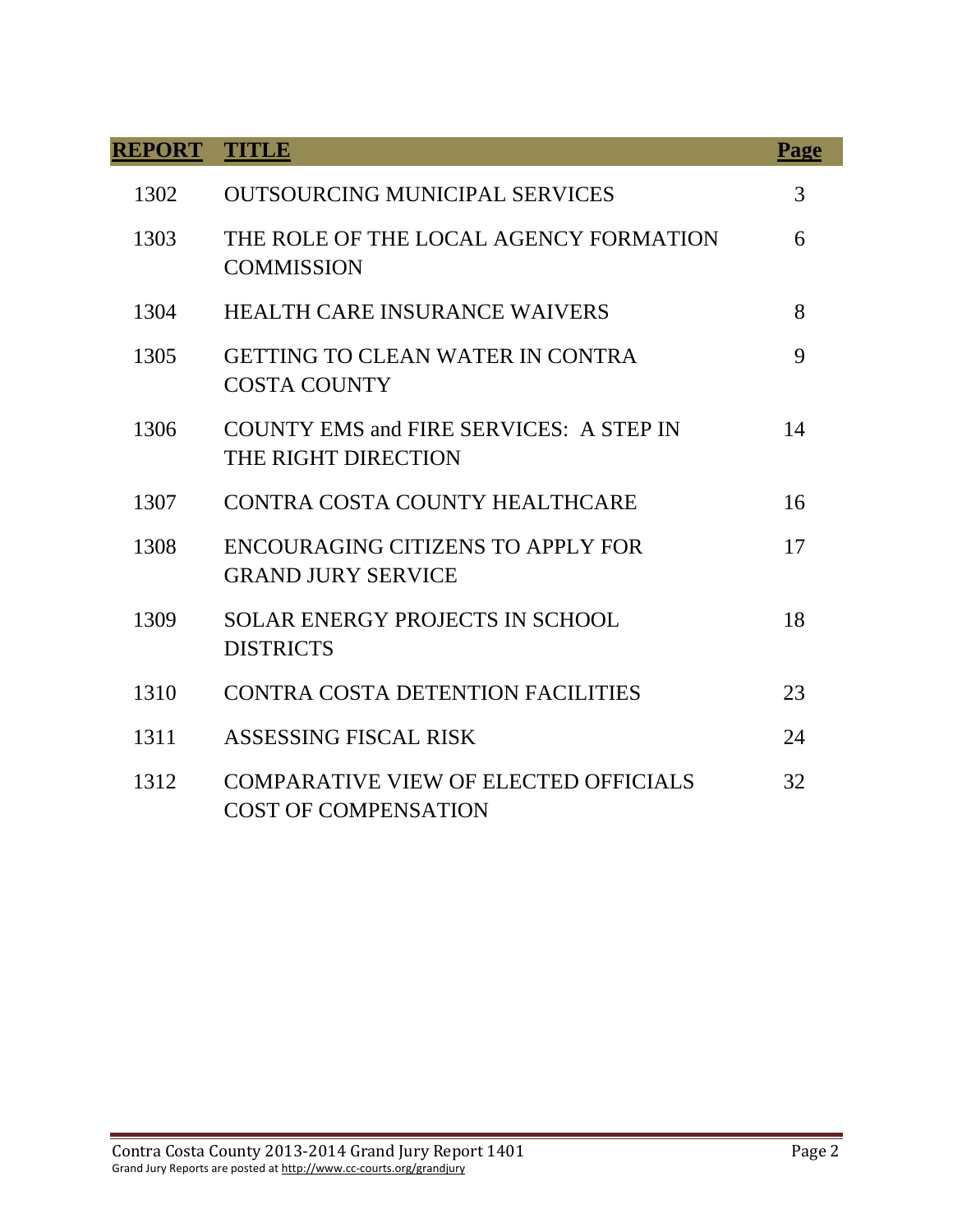# **CONTRA COSTA COUNTY GRAND JURY REPORT – 1302 OUTSOURCING MUNICIPAL SERVICES**

*-An Alternative Cost-Efficient Approach-*

*Recommendation #1: Cities within the County review case studies and evaluations of the pros and cons of outsourcing municipal services.* 

| <b>RESPONDENT</b>            | <b>RESPONSES</b>                              |
|------------------------------|-----------------------------------------------|
| <b>City of Antioch</b>       | The recommendation has been implemented.      |
| City of Brentwood            | The recommendation has not yet been           |
|                              | implemented, but will be implemented in the   |
|                              | future.                                       |
| City of Clayton              | The recommendation has been implemented.      |
| City of Concord              | The recommendation has been implemented.      |
| Town of Danville             | The recommendation has been implemented.      |
| City of El Cerrito           | The recommendation has been implemented.      |
| City of Hercules             | The recommendation has been implemented.      |
| City of Lafayette            | The recommendation has been implemented.      |
| <b>City of Martinez</b>      | The recommendation has been implemented.      |
| Town of Moraga               | The recommendation has been implemented.      |
| City of Oakley               | The recommendation has been implemented.      |
| City of Orinda               | The recommendation has been implemented.      |
| City of Pinole               | The recommendation has been implemented.      |
| City of Pittsburg            | The recommendation has been implemented.      |
| <b>City of Pleasant Hill</b> | The recommendation has been implemented       |
| City of Richmond             | The recommendation requires further analysis. |
| City of San Pablo            | The recommendation has been implemented.      |
| City of San Ramon            | The recommendation has been implemented.      |
| <b>City of Walnut Creek</b>  | The recommendation has been implemented.      |

*Recommendation #2: Cities identify those services for which outsourcing hold (sic) an opportunity for cost savings and efficiency improvements.* 

| <b>RESPONDENT</b>       | <b>RESPONSES</b>                         |
|-------------------------|------------------------------------------|
| City of Antioch         | The recommendation has been implemented. |
| City of Brentwood       | The recommendation has been implemented. |
| City of Clayton         | The recommendation has been implemented. |
| City of Concord         | The recommendation has been implemented. |
| Town of Danville        | The recommendation has been implemented. |
| City of El Cerrito      | The recommendation has been implemented. |
| City of Hercules        | The recommendation has been implemented. |
| City of Lafayette       | The recommendation has been implemented. |
| <b>City of Martinez</b> | The recommendation has been implemented. |
| Town of Moraga          | The recommendation has been implemented. |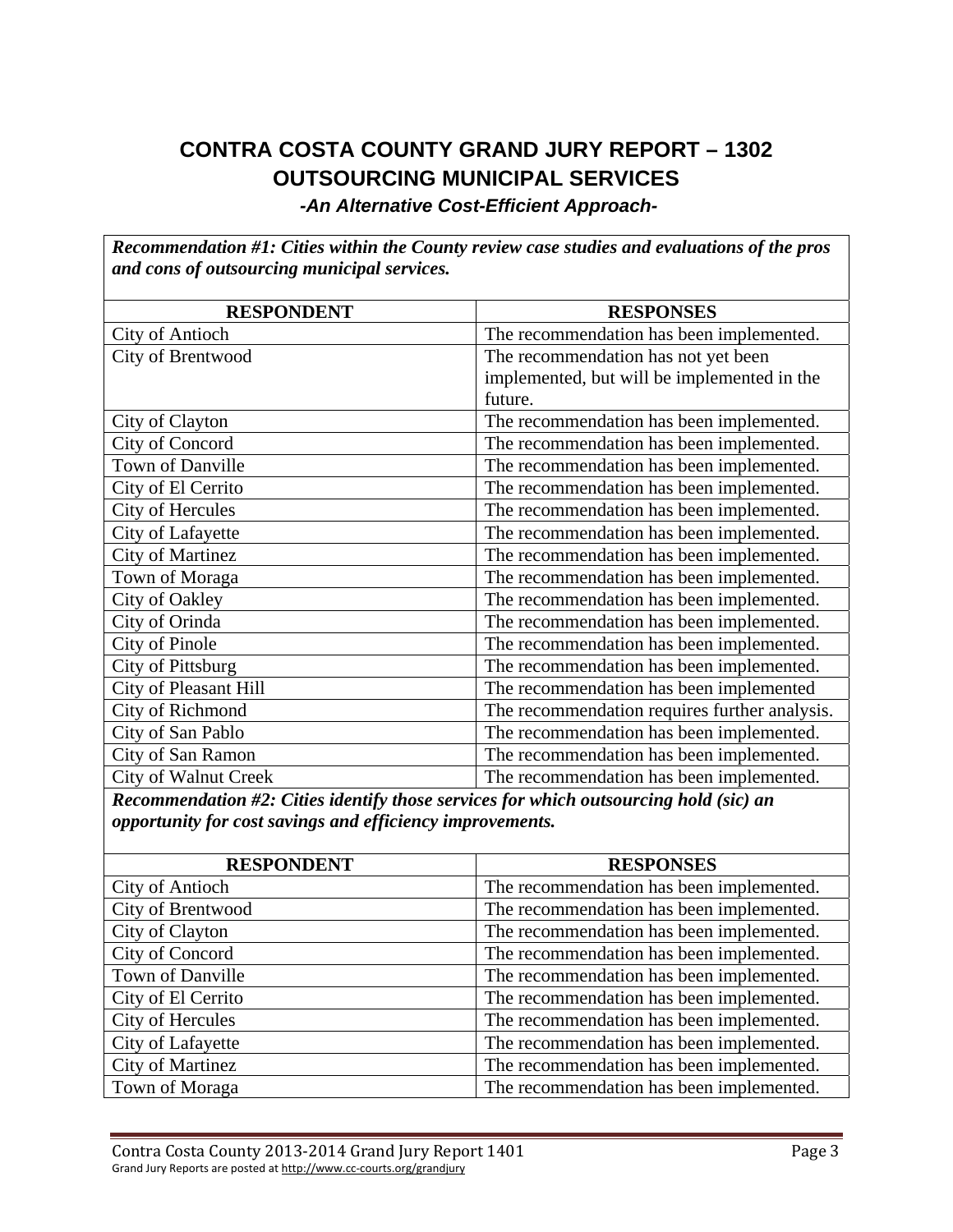| City of Oakley              | The recommendation has been implemented.      |
|-----------------------------|-----------------------------------------------|
| City of Orinda              | The recommendation has been implemented.      |
| City of Pinole              | The recommendation has been implemented.      |
| City of Pittsburg           | The recommendation has been implemented.      |
| City of Pleasant Hill       | The recommendation has been implemented       |
| City of Richmond            | The recommendation requires further analysis. |
| City of San Pablo           | The recommendation has been implemented.      |
| City of San Ramon           | The recommendation has been implemented.      |
| <b>City of Walnut Creek</b> | The recommendation has been implemented.      |

*Recommendation #3: Cities conduct analyses that estimate the internal cost-of-service and weigh that against the cost of outsourcing. For meaningful comparison, analyses should include a measure of the costs related to managing employee payroll, pension and health benefits, worker's compensation claims, and other personnel management functions. Cities' governing bodies should consider "identifying funds" to carry out these activities. The analyses should be implemented as a formal process, conducted on an annual basis and provided in a written document.* 

| <b>RESPONDENT</b>       | <b>RESPONSES</b>                                  |
|-------------------------|---------------------------------------------------|
| <b>City of Antioch</b>  | The recommendation will not be implemented        |
|                         | because it is not warranted or is not reasonable. |
| City of Brentwood       | The recommendation has been implemented           |
| City of Clayton         | The recommendation will not be implemented        |
|                         | because it is not warranted or is not reasonable. |
| City of Concord         | The recommendation will not be implemented        |
|                         | because it is not warranted or is not reasonable. |
| Town of Danville        | The recommendation will not be implemented        |
|                         | because it is not warranted or is not reasonable. |
| City of El Cerrito      | The recommendation will not be implemented        |
|                         | because it is not warranted or is not reasonable. |
| City of Hercules        | The recommendation will not be implemented        |
|                         | because it is not warranted or is not reasonable. |
| City of Lafayette       | The recommendation will not be implemented        |
|                         | because it is not warranted or is not reasonable. |
| <b>City of Martinez</b> | The recommendation will not be implemented        |
|                         | because it is not warranted or is not reasonable. |
| Town of Moraga          | The recommendation will not be implemented        |
|                         | because it is not warranted or is not reasonable. |
| City of Oakley          | The recommendation will not be implemented        |
|                         | because it is not warranted or is not reasonable. |
| City of Orinda          | The recommendation will not be implemented        |
|                         | because it is not warranted or is not reasonable. |
| City of Pinole          | The recommendation has been implemented.          |
| City of Pittsburg       | The recommendation will not be implemented        |
|                         | because it is not warranted or is not reasonable. |
| City of Pleasant Hill   | The recommendation requires further analysis.     |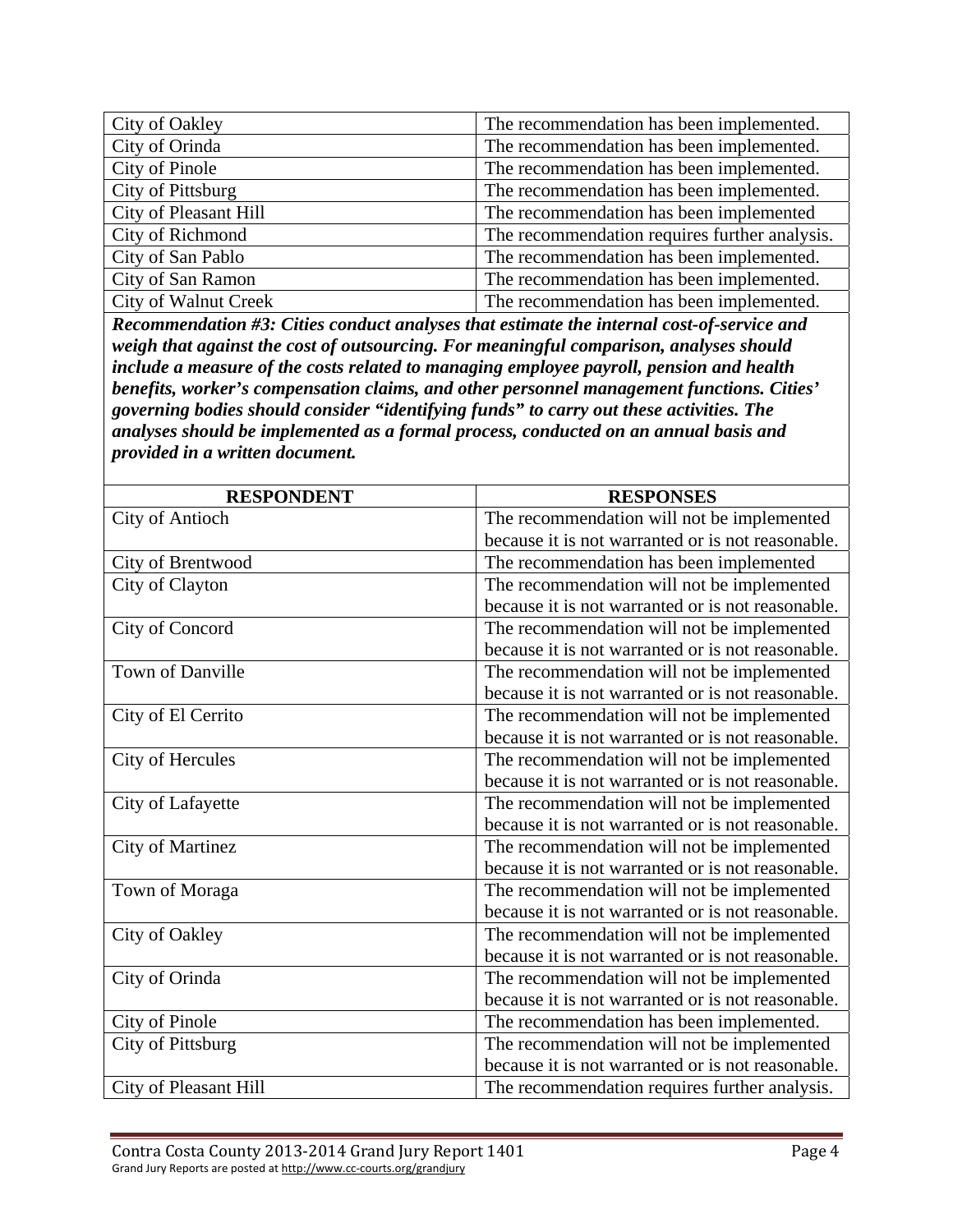| <b>CONTINENT</b><br>e recommendation requires further analysis.<br>City of Richmond<br>. ne |
|---------------------------------------------------------------------------------------------|
|---------------------------------------------------------------------------------------------|

| City of San Pablo           | The recommendation will not be implemented        |
|-----------------------------|---------------------------------------------------|
|                             | because it is not warranted or is not reasonable. |
| City of San Ramon           | The recommendation will not be implemented        |
|                             | because it is not warranted or is not reasonable. |
| <b>City of Walnut Creek</b> | The recommendation has been implemented.          |

*Recommendation #4: City officials inform residents of the results of those analyses and explain the reasons for action (outsourcing of a service) or in-action (continuation of the use of internal resources).* 

| <b>RESPONDENT</b>            | <b>RESPONSES</b>                                  |
|------------------------------|---------------------------------------------------|
| City of Antioch              | The recommendation has been implemented.          |
| City of Brentwood            | The recommendation has been implemented.          |
| City of Clayton              | The recommendation has been implemented.          |
| City of Concord              | The recommendation has been implemented.          |
| Town of Danville             | The recommendation has been implemented.          |
| City of El Cerrito           | The recommendation has been implemented.          |
| City of Hercules             | The recommendation will not be implemented        |
|                              | because it is not warranted or is not reasonable. |
| City of Lafayette            | The recommendation has been implemented.          |
| <b>City of Martinez</b>      | The recommendation has been implemented.          |
| Town of Moraga               | The recommendation has been implemented.          |
| City of Oakley               | The recommendation has been implemented.          |
| City of Orinda               | The recommendation has been implemented.          |
| City of Pinole               | The recommendation has been implemented.          |
| City of Pittsburg            | The recommendation has been implemented.          |
| <b>City of Pleasant Hill</b> | The recommendation has been implemented.          |
| City of Richmond             | The recommendation has been implemented.          |
| City of San Pablo            | The recommendation has been implemented.          |
| City of San Ramon            | The recommendation has been implemented.          |
| City of Walnut Creek         | The recommendation has been implemented.          |
| City of San Ramon            | The recommendation will not be implemented        |
|                              | because it is not warranted or is not reasonable. |
| City of Walnut Creek         | The recommendation has been implemented.          |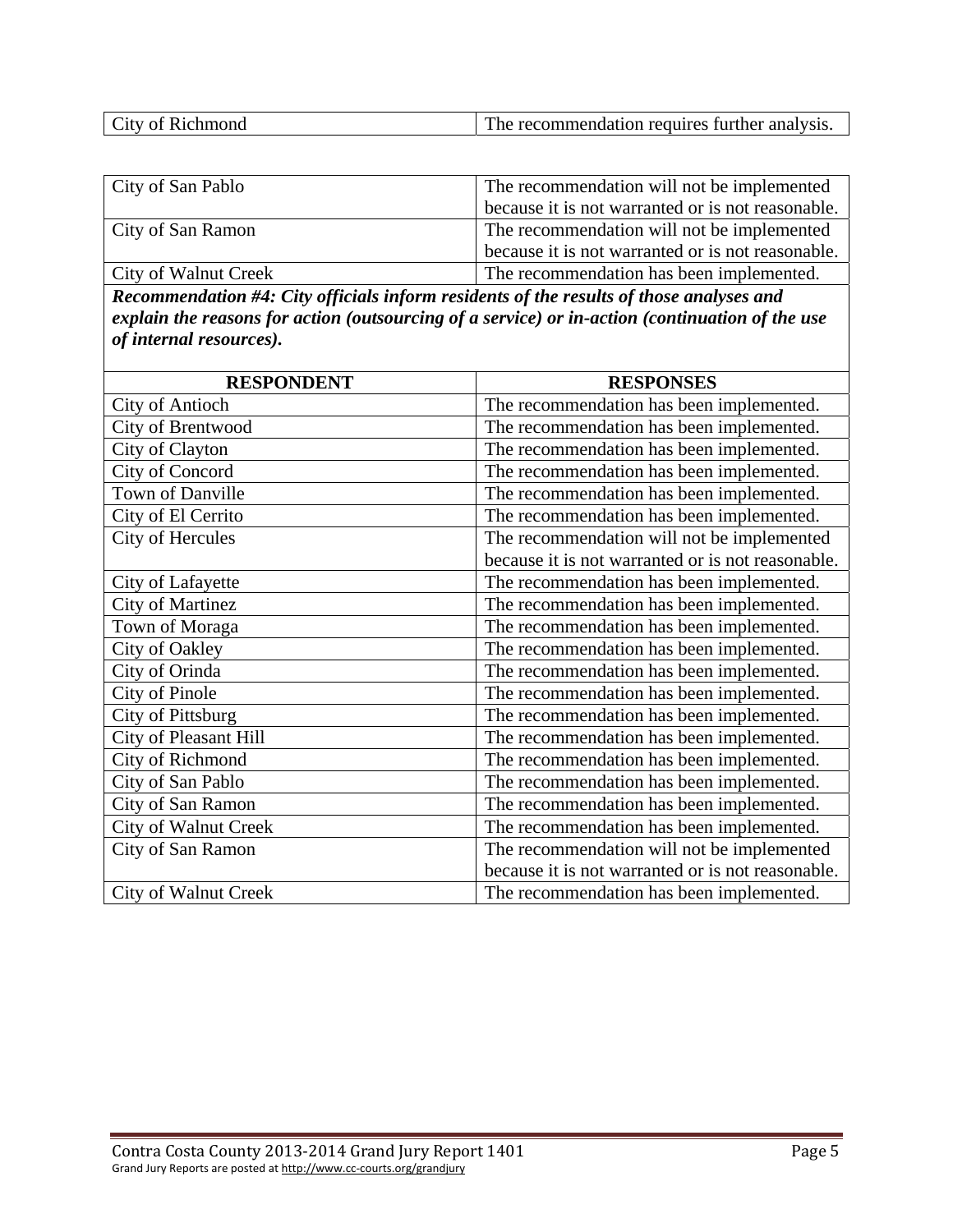## **CONTRA COSTA COUNTY GRAND JURY REPORT - 1303 THE ROLE OF THE LOCAL AGENCY FORMATION COMMISSION**

#### **Is the Commission Realizing Its Full Potential?**

*Recommendation #1: The Contra Costa County LAFCO become much more proactive in its review and evaluation of agencies within its purview, pursuant to Government Code section 56430.* 

| <b>RESPONDENT</b>                                                                     | <b>RESPONSES</b> |
|---------------------------------------------------------------------------------------|------------------|
| Contra Costa County Local Agency Formation   The recommendation has been implemented. |                  |
| Commission (LAFCO)                                                                    |                  |

*Recommendation #2: LAFCO assess performance of its agencies beginning with their mission statements, but also determining whether or not they have in place measurable goals for service delivery, fiscal sustainability, and other Section 56430 elements related to successful performance. Without these goals performance cannot be accurately measured.* 

| <b>RESPONDENT</b>                          | <b>RESPONSES</b>                         |
|--------------------------------------------|------------------------------------------|
| Contra Costa County Local Agency Formation | The recommendation has been implemented. |
| Commission (LAFCO)                         |                                          |

*Recommendation #3: LAFCO develop a staggered MSR process which would spread the workload more evenly and give LAFCO a more solid foundation permitting more in-depth MSRs targeting, in particular, those local agencies which have demonstrated the need for greater and more frequent review.* 

| <b>RESPONDENT</b>                                                                     | <b>RESPONSES</b> |
|---------------------------------------------------------------------------------------|------------------|
| Contra Costa County Local Agency Formation   The recommendation has been implemented. |                  |
| Commission (LAFCO)                                                                    |                  |

*Recommendation #4: LAFCO do much more than it currently does with regard to reviewing and commenting on local agency budgets, particularly for those agencies that lack a fiscal oversight entity.* 

| <b>RESPONDENT</b>                                                                       | <b>RESPONSES</b>                                  |
|-----------------------------------------------------------------------------------------|---------------------------------------------------|
| Contra Costa County Local Agency Formation   The recommendation will not be implemented |                                                   |
| Commission (LAFCO)                                                                      | because it is not warranted or is not reasonable. |

*Recommendation #5: LAFCO institute a program of regularly reviewing local agency annual financial statements, auditor reports and other key regulatory documents or reports including annual updates on performance so that highlighted indicators are regularly tracked and evaluated rather than during the five-year cycle.* 

| <b>RESPONDENT</b>                                                                       | <b>RESPONSES</b>                                  |
|-----------------------------------------------------------------------------------------|---------------------------------------------------|
| Contra Costa County Local Agency Formation   The recommendation will not be implemented |                                                   |
| Commission (LAFCO)                                                                      | because it is not warranted or is not reasonable. |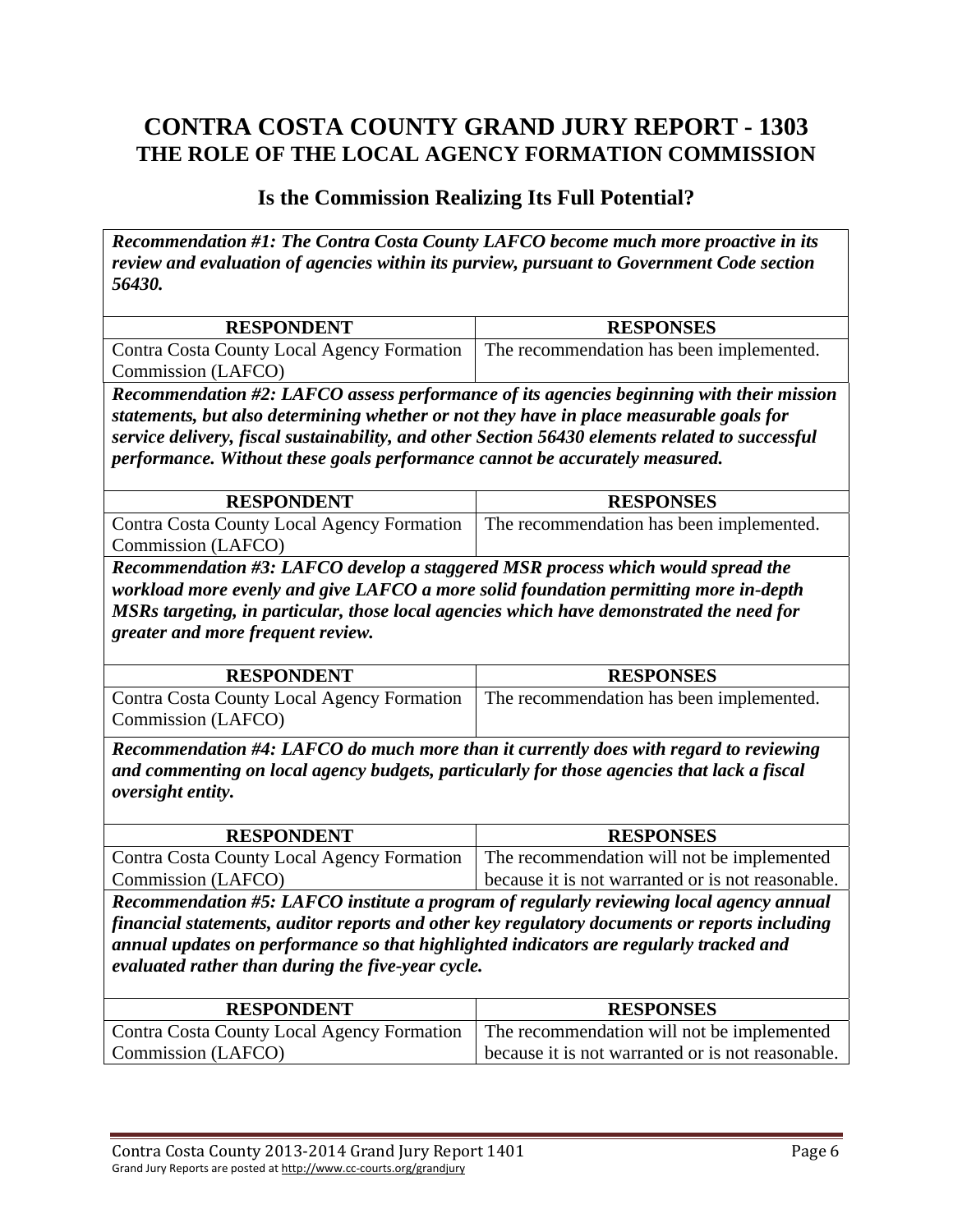*Recommendation #6: LAFCO propose corrections for the deficiencies found with regard to the elements noted in Section 56430, with specific time lines for correcting them.* 

| <b>RESPONDENT</b>                                                       | <b>RESPONSES</b>                         |
|-------------------------------------------------------------------------|------------------------------------------|
| <b>Contra Costa County Local Agency Formation</b><br>Commission (LAFCO) | The recommendation has been implemented. |

*Recommendation #7: The time lines for deficiency corrections be structured in such a way as to encourage regular and frequent reports, particularly for those agencies with egregious deficiencies.* 

| <b>RESPONDENT</b>                          | <b>RESPONSES</b>                         |
|--------------------------------------------|------------------------------------------|
| Contra Costa County Local Agency Formation | The recommendation has been implemented. |
| Commission (LAFCO)                         |                                          |

*Recommendation #8: LAFCO provide to each agency governing board a full report of the results of its review including proposed improvements, and these reports, as well as follow-up evaluations and reports, are made available to the agency's constituency.* 

| <b>RESPONDENT</b>                                                | <b>RESPONSES</b>                         |
|------------------------------------------------------------------|------------------------------------------|
| Contra Costa County Local Agency Formation<br>Commission (LAFCO) | The recommendation has been implemented. |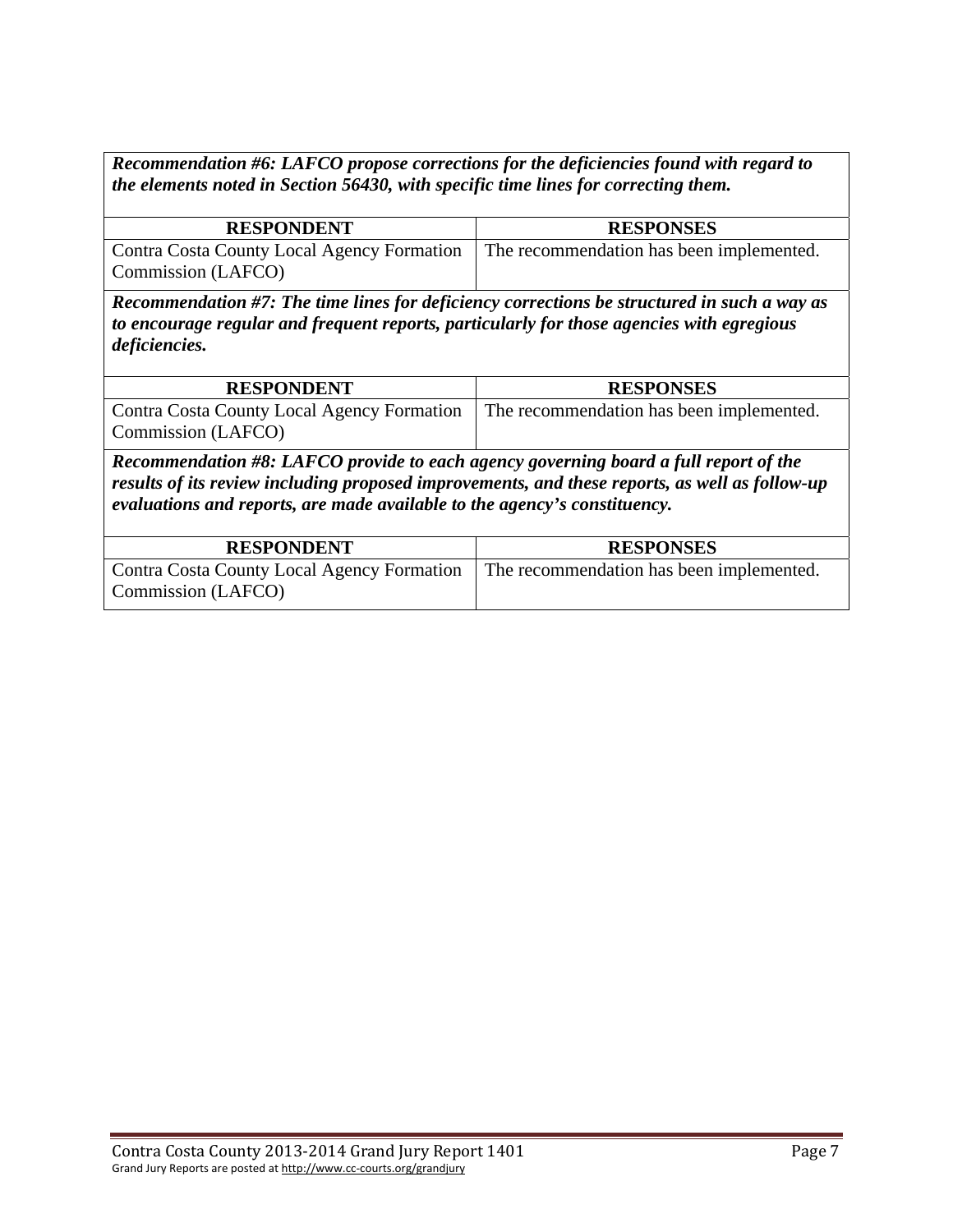### **HEALTHCARE INSURANCE WAIVERS**

#### **THE "OPT-OUT" APPROACH FOR COUNTY CONTAINMENT OF HEALTHCARE INSURANCE COSTS**

*Recommendation #1: Include as part of the County's proposals in negotiations of MOUs with County bargaining units a waiver provision that allows financial benefits for both the County and the employee.* 

| <b>RESPONDENT</b>                        | <b>RESPONSES</b>                              |
|------------------------------------------|-----------------------------------------------|
| Contra Costa County Board of Supervisors | The recommendation requires further analysis. |

*Recommendation #2: Direct the County Administrator to develop a healthcare insurance waiver provision that would allow a County employee to opt-out of coverage under the County's plans if the employee can prove he or she has healthcare insurance coverage from a source other than the County.* 

| <b>RESPONDENT</b>                        | <b>RESPONSES</b>                                  |
|------------------------------------------|---------------------------------------------------|
| Contra Costa County Board of Supervisors | The recommendation will not be implemented        |
|                                          | because it is not warranted or is not reasonable. |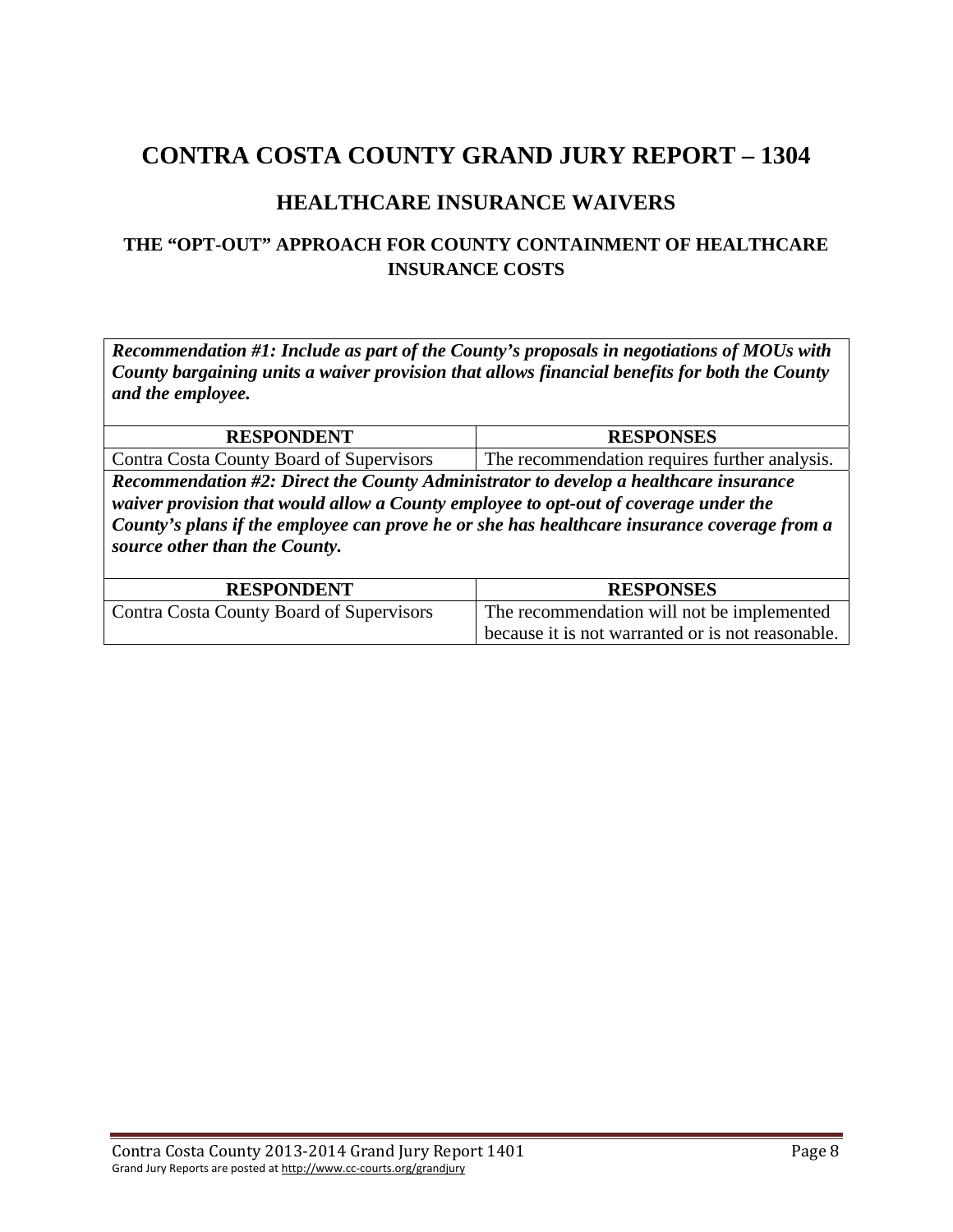#### **GETTING TO CLEAN WATER IN CONTRA COSTA COUNTY**

#### **What's the Plan and Where's the Money?**

*Recommendation #1: The permit negotiation process be clarified with roles, negotiating strategies, and negotiation objectives defined.* 

| <b>RESPONDENT</b>                        | <b>RESPONSES</b>                            |
|------------------------------------------|---------------------------------------------|
| <b>City of Antioch</b>                   | The recommendation has been implemented.    |
| City of Brentwood                        | The recommendation has been implemented.    |
| City of Clayton                          | The recommendation has been implemented.    |
| City of Concord                          | The recommendation has been implemented.    |
| Town of Danville                         | The recommendation has been implemented.    |
| City of El Cerrito                       | The recommendation has been implemented.    |
| City of Hercules                         | The recommendation has been implemented.    |
| City of Lafayette                        | The recommendation has not yet been         |
|                                          | implemented, but will be implemented in the |
|                                          | future.                                     |
| <b>City of Martinez</b>                  | The recommendation has been implemented.    |
| Town of Moraga                           | The recommendation has been implemented.    |
| City of Oakley                           | The recommendation has been implemented.    |
| City of Orinda                           | The recommendation has been implemented.    |
| City of Pinole                           | The recommendation has been implemented.    |
| City of Pittsburg                        | The recommendation has been implemented.    |
| <b>City of Pleasant Hill</b>             | The recommendation has been implemented.    |
| City of Richmond                         | The recommendation has been implemented.    |
| City of San Pablo                        | The recommendation has been implemented.    |
| City of San Ramon                        | The recommendation has been implemented.    |
| <b>City of Walnut Creek</b>              | The recommendation has been implemented.    |
| Contra Costa County Board of Supervisors | The recommendation has been implemented.    |

*Recommendation #2: The CCCWP immediately begin to implement more direct communications between the individual Permittees and the regulatory authorities to eliminate the confusion that currently exists between the two parties as to program requirements, solutions for meeting long-term permit compliance and development of mutually agreed-upon plans for the path forward.* 

| <b>RESPONDENT</b>  | <b>RESPONSES</b>                         |
|--------------------|------------------------------------------|
| City of Antioch    | The recommendation has been implemented. |
| City of Brentwood  | The recommendation has been implemented. |
| City of Clayton    | The recommendation has been implemented. |
| City of Concord    | The recommendation has been implemented. |
| Town of Danville   | The recommendation has been implemented. |
| City of El Cerrito | The recommendation has been implemented. |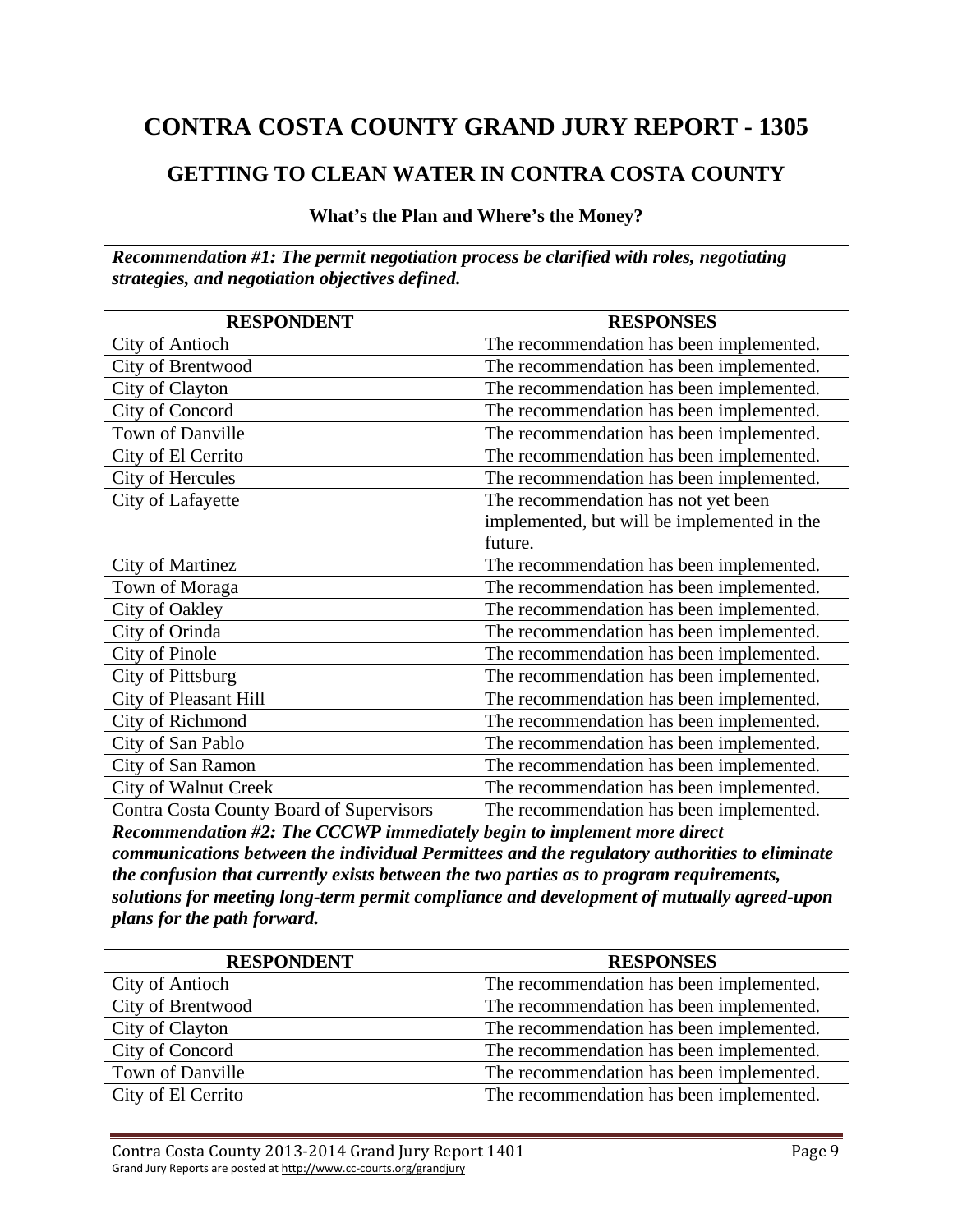| City of Hercules                         | The recommendation has been implemented.    |
|------------------------------------------|---------------------------------------------|
| City of Lafayette                        | The recommendation has not yet been         |
|                                          | implemented, but will be implemented in the |
|                                          | future.                                     |
| City of Martinez                         | The recommendation has been implemented.    |
| Town of Moraga                           | The recommendation has been implemented.    |
| City of Oakley                           | The recommendation has been implemented.    |
| City of Orinda                           | The recommendation has been implemented.    |
| City of Pinole                           | The recommendation has been implemented.    |
| City of Pittsburg                        | The recommendation has been implemented.    |
| City of Pleasant Hill                    | The recommendation has been implemented.    |
| City of Richmond                         | The recommendation has been implemented.    |
| City of San Pablo                        | The recommendation has been implemented.    |
| City of San Ramon                        | The recommendation has been implemented.    |
| <b>City of Walnut Creek</b>              | The recommendation has been implemented.    |
| Contra Costa County Board of Supervisors | The recommendation has been implemented.    |

*Recommendation #3: Permittees immediately quantify a range of future expenditure requirements associated with a range of negotiation outcomes and develop funding plans.* 

| <b>RESPONDENT</b>      | <b>RESPONSES</b>                                  |
|------------------------|---------------------------------------------------|
| <b>City of Antioch</b> | The recommendation has been implemented.          |
| City of Brentwood      | The recommendation will not be implemented        |
|                        | because it is not warranted or is not reasonable. |
| City of Clayton        | The recommendation will not be implemented        |
|                        | because it is not warranted or is not reasonable. |
| City of Concord        | This recommendation has not yet been              |
|                        | implemented, but will be implemented in the       |
|                        | future.                                           |
| Town of Danville       | The recommendation has been implemented.          |
| City of El Cerrito     | The recommendation will not be implemented        |
|                        | because it is not warranted or is not reasonable. |
| City of Hercules       | The recommendation has not yet been               |
|                        | implemented, but will be implemented in the       |
|                        | future.                                           |
| City of Lafayette      | The recommendation has not yet been               |
|                        | implemented but will be implemented in the        |
|                        | future.                                           |
| City of Martinez       | The recommendation will not be implemented        |
|                        | because it is not warranted or is not reasonable. |
| Town of Moraga         | This recommendation has not yet been              |
|                        | implemented, but will be implemented in the       |
|                        | future.                                           |
| City of Oakley         | The recommendation has not yet been               |
|                        | implemented but will be implemented in the        |
|                        | future.                                           |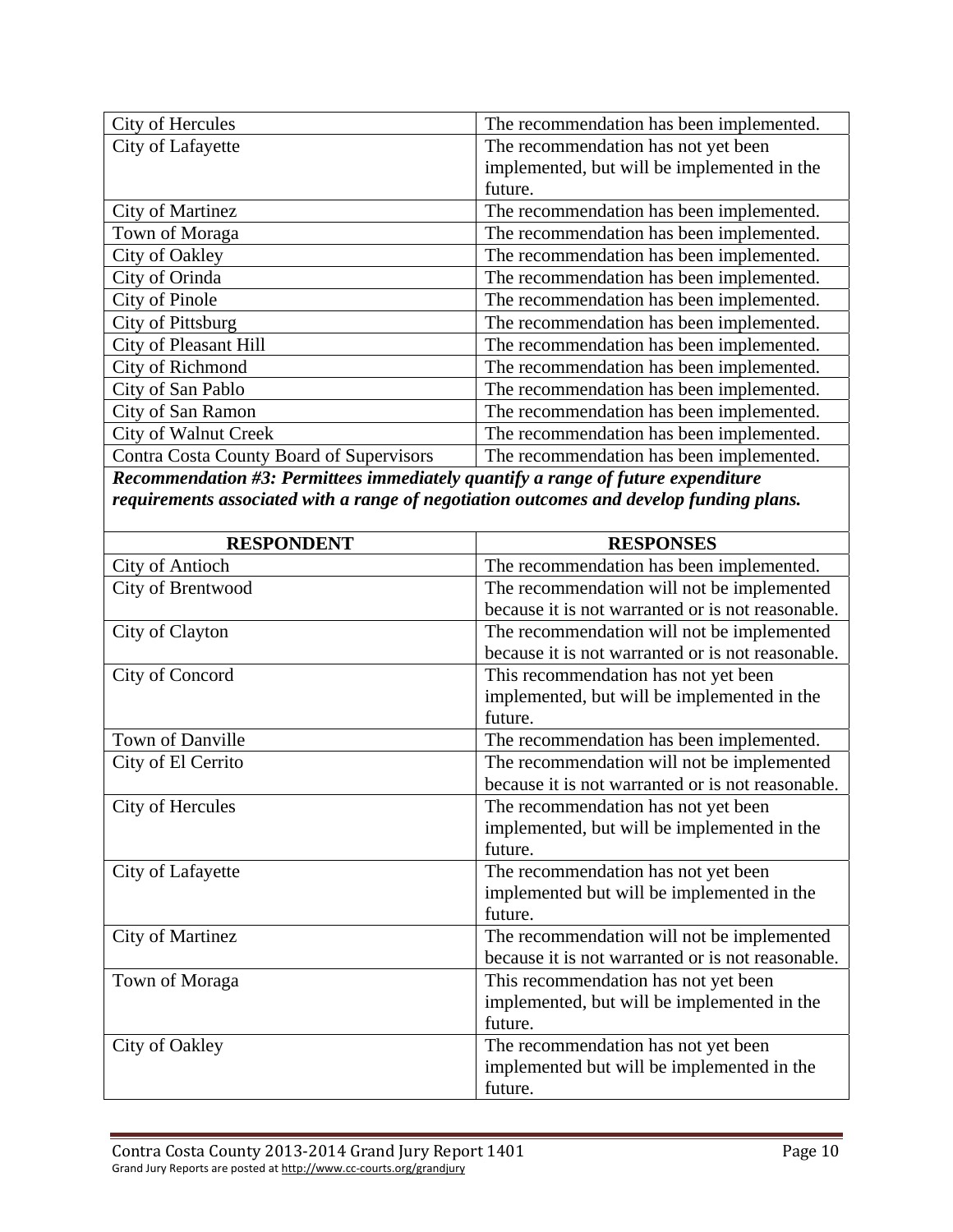| City of Orinda                            | The recommendation will not be implemented        |
|-------------------------------------------|---------------------------------------------------|
|                                           | because it is not warranted or is not reasonable. |
| <b>City of Pinole</b>                     | This recommendation has not yet been              |
|                                           | implemented, but will be implemented in the       |
|                                           | future.                                           |
| City of Pittsburg                         | The recommendation will not be implemented        |
|                                           | because it is not warranted or is not reasonable. |
| City of Pleasant Hill                     | The recommendation will not be implemented        |
|                                           | because it is not warranted or is not reasonable. |
| City of Richmond                          | The recommendation has not yet been               |
|                                           | implemented but will be implemented in the        |
|                                           | future.                                           |
| City of San Pablo                         | The recommendation will not be implemented        |
|                                           | because it is not warranted or is not reasonable. |
| City of San Ramon                         | The recommendation will not be implemented        |
|                                           | because it is not warranted or is not reasonable. |
| <b>City of Walnut Creek</b>               | The recommendation has not yet been               |
|                                           | implemented but will be implemented in the        |
|                                           | future.                                           |
| Contra Costa County Board of Supervisors  | The recommendation will not be implemented        |
|                                           | because it is not warranted or is not reasonable. |
| Contra Costa Flood and Water Conservation | The recommendation will not be implemented        |
| District                                  | because it is not warranted or is not reasonable. |
| Contra Costa Clean Water Program          | The recommendation will not be implemented        |
|                                           | because it is not warranted or is not reasonable. |

*Recommendation #4: Permittees consider identifying funds to disclose to the public "the issues" surrounding the lack of funding to fulfill their NPDES permit requirements, including a discussion of potential, but realistic, impacts of non-compliance.* 

| <b>RESPONDENT</b>       | <b>RESPONSES</b>                              |
|-------------------------|-----------------------------------------------|
| City of Antioch         | The recommendation has been implemented.      |
| City of Brentwood       | The recommendation requires further analysis. |
| City of Clayton         | The recommendation requires further analysis. |
| City of Concord         | The recommendation requires further analysis. |
| <b>Town of Danville</b> | The recommendation has not yet been           |
|                         | implemented, but will be implemented in the   |
|                         | future.                                       |
| City of El Cerrito      | The recommendation requires further analysis. |
| City of Hercules        | The recommendation has not yet been           |
|                         | implemented, but will be implemented in the   |
|                         | future.                                       |
| City of Lafayette       | The recommendation has been implemented.      |
| <b>City of Martinez</b> | The recommendation requires further analysis. |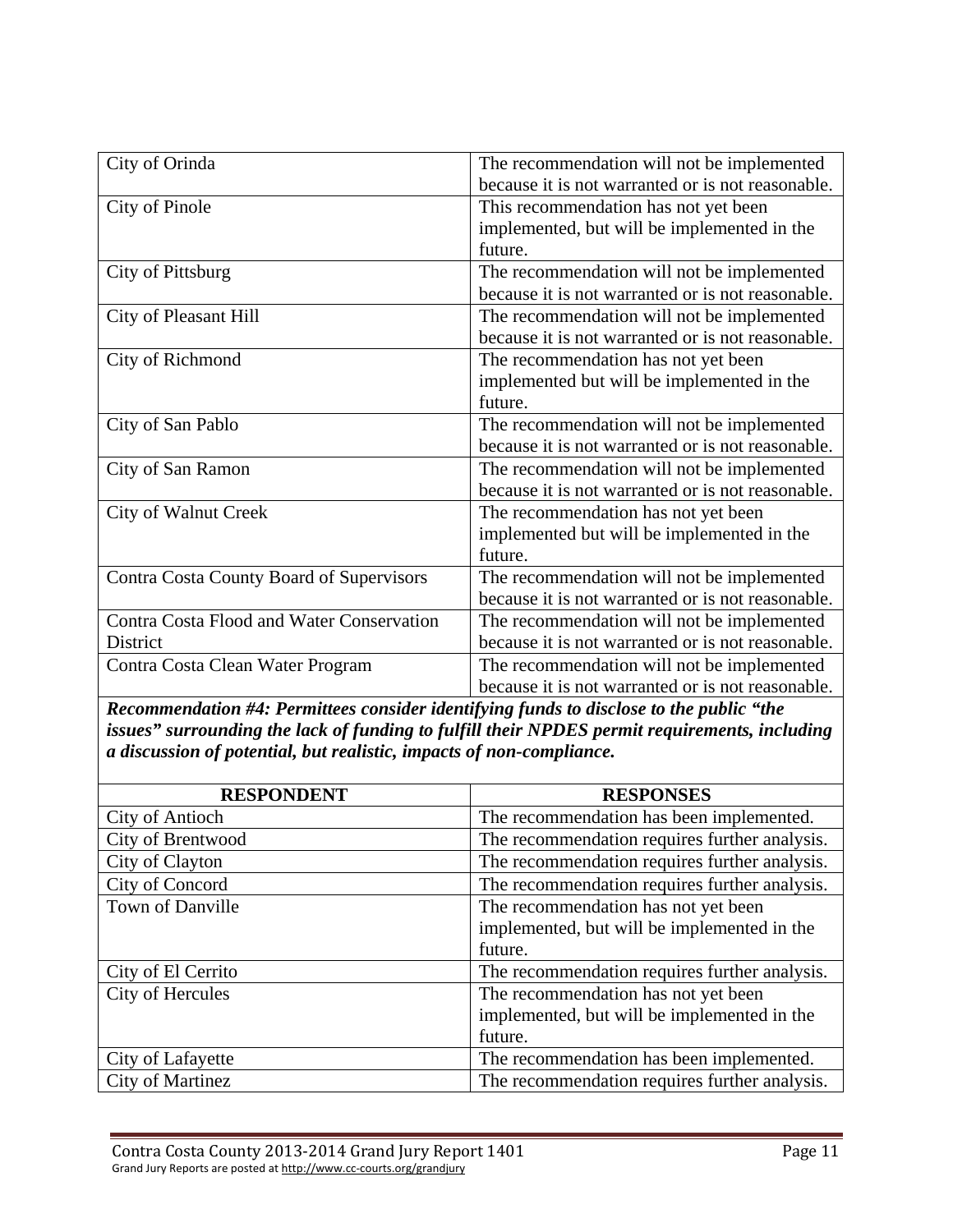| Town of Moraga                           | The recommendation requires further analysis. |
|------------------------------------------|-----------------------------------------------|
| City of Oakley                           | The recommendation has not yet been           |
|                                          | implemented, but will be implemented in the   |
|                                          | future.                                       |
| City of Orinda                           | The recommendation requires further analysis. |
| City of Pinole                           | The recommendation requires further analysis. |
| City of Pittsburg                        | The recommendation requires further analysis. |
| <b>City of Pleasant Hill</b>             | The recommendation requires further analysis. |
| City of Richmond                         | The recommendation has not yet been           |
|                                          | implemented, but will be implemented in the   |
|                                          | future.                                       |
| City of San Pablo                        | The recommendation requires further analysis. |
| City of San Ramon                        | This recommendation has not been              |
|                                          | implemented, but will be implemented in the   |
|                                          | future.                                       |
| City of Walnut Creek                     | The recommendation requires further analysis. |
| Contra Costa County Board of Supervisors | The recommendation requires further analysis. |

*Recommendation #5: The CCCWP consider immediately beginning to re-align its activities and operating costs with; [sic] (a) probable outcomes from the negotiation of the next permit's compliance requirements; (b) projected available funding; and (c) constituent needs.* 

| <b>RESPONDENT</b>     | <b>RESPONSES</b>                              |
|-----------------------|-----------------------------------------------|
| City of Antioch       | The recommendation has been implemented.      |
| City of Brentwood     | The recommendation has been implemented.      |
| City of Clayton       | The recommendation has been implemented.      |
| City of Concord       | The recommendation has been implemented.      |
| Town of Danville      | The recommendation has been implemented.      |
| City of El Cerrito    | The recommendation has been implemented.      |
| City of Hercules      | The recommendation has not yet been           |
|                       | implemented, but will be implemented in the   |
|                       | future.                                       |
| City of Lafayette     | The recommendation requires further analysis. |
| City of Martinez      | The recommendation has been implemented.      |
| Town of Moraga        | The recommendation has been implemented.      |
| City of Oakley        | The recommendation has been implemented.      |
| City of Orinda        | The recommendation has been implemented.      |
| City of Pinole        | The recommendation has been implemented.      |
| City of Pittsburg     | The recommendation has been implemented.      |
| City of Pleasant Hill | The recommendation has been implemented.      |
| City of Richmond      | The recommendation has been implemented.      |
| City of San Pablo     | The recommendation has been implemented.      |
| City of San Ramon     | The recommendation has been implemented.      |
| City of Walnut Creek  | The recommendation has been implemented.      |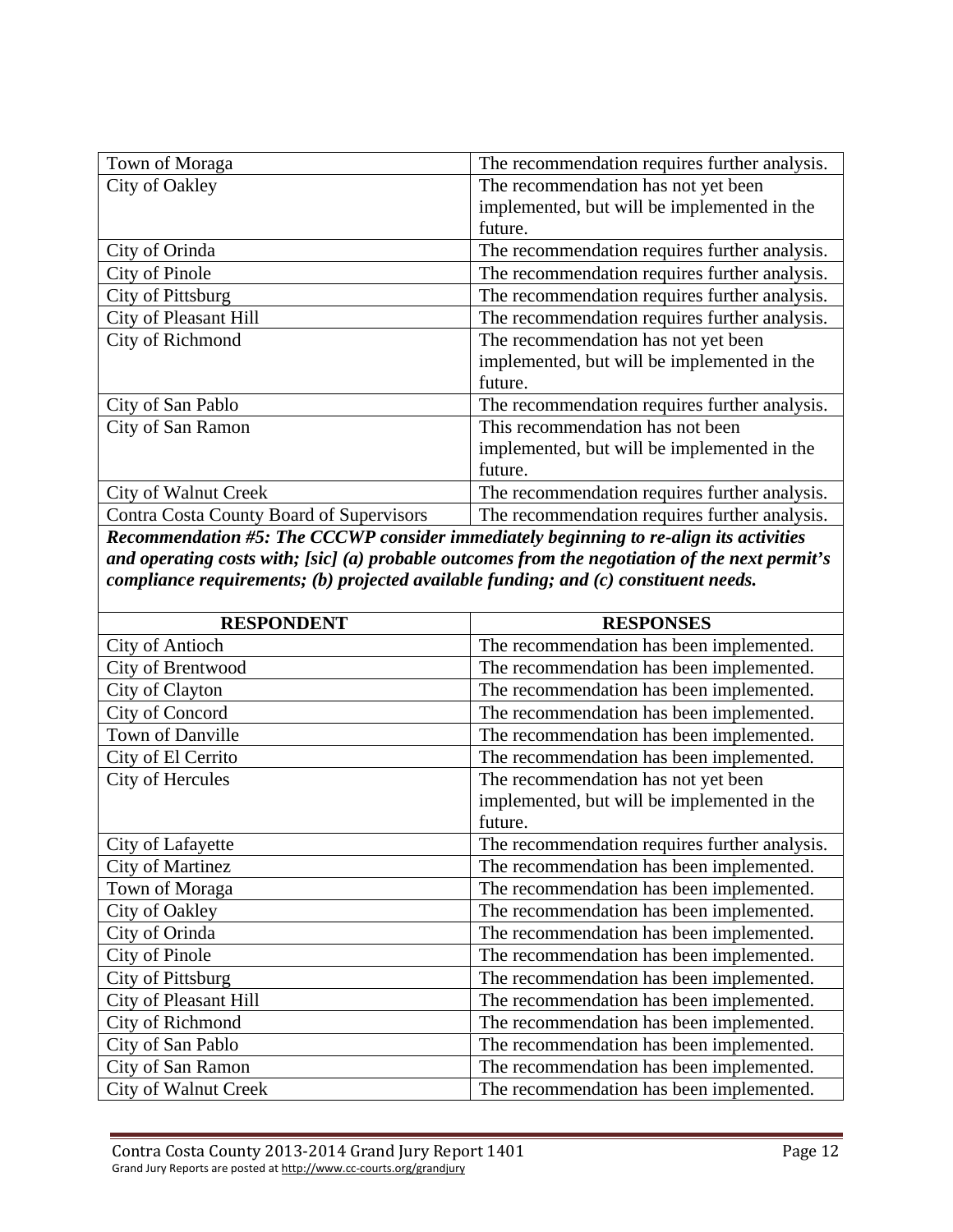Contra Costa County Board of Supervisors The recommendation has been implemented.

*Recommendation #6: Before any Permittee makes any effort to approach its citizens with another request for additional funding, all stakeholders reach consensus on a plan for the path forward that includes articulations of reasonable objectives, ways to measure those objectives and reasonable timelines for accomplishment of those objectives.* 

| <b>RESPONDENT</b>                        | <b>RESPONSES</b>                                  |
|------------------------------------------|---------------------------------------------------|
| <b>City of Antioch</b>                   | The recommendation will not be implemented        |
|                                          | because it is not warranted or is not reasonable. |
| City of Brentwood                        | The recommendation will not be implemented        |
|                                          | because it is not warranted or is not reasonable. |
| City of Clayton                          | The recommendation will not be implemented        |
|                                          | because it is not warranted or is not reasonable. |
| City of Concord                          | The recommendation will not be implemented        |
|                                          | because it is not warranted or is not reasonable. |
| <b>Town of Danville</b>                  | The recommendation will not be implemented        |
|                                          | because it is not warranted or is not reasonable. |
| City of El Cerrito                       | The recommendation will not be implemented        |
|                                          | because it is not warranted or is not reasonable. |
| City of Hercules                         | The recommendation will not be implemented        |
|                                          | because it is not warranted or is not reasonable. |
| City of Lafayette                        | The recommendation requires further analysis.     |
| <b>City of Martinez</b>                  | The recommendation will not be implemented        |
|                                          | because it is not warranted or is not reasonable. |
| Town of Moraga                           | The recommendation will not be implemented        |
|                                          | because it is not warranted or is not reasonable. |
| City of Oakley                           | The recommendation requires further analysis.     |
| City of Orinda                           | The recommendation has been implemented.          |
| City of Pinole                           | The recommendation will not be implemented        |
|                                          | because it is not warranted or is not reasonable. |
| City of Pittsburg                        | The recommendation will not be implemented        |
|                                          | because it is not warranted or is not reasonable. |
| City of Pleasant Hill                    | The recommendation will not be implemented        |
|                                          | because it is not warranted or is not reasonable. |
| City of Richmond                         | The recommendation will not be implemented        |
|                                          | because it is not warranted or is not reasonable. |
| City of San Pablo                        | The recommendation will not be implemented        |
|                                          | because it is not warranted or is not reasonable. |
| City of San Ramon                        | The recommendation will not be implemented        |
|                                          | because it is not warranted or is not reasonable. |
| City of Walnut Creek                     | The recommendation will not be implemented        |
|                                          | because it is not warranted or is not reasonable. |
| Contra Costa County Board of Supervisors | The recommendation will not be implemented        |
|                                          | because it is not warranted or is not reasonable. |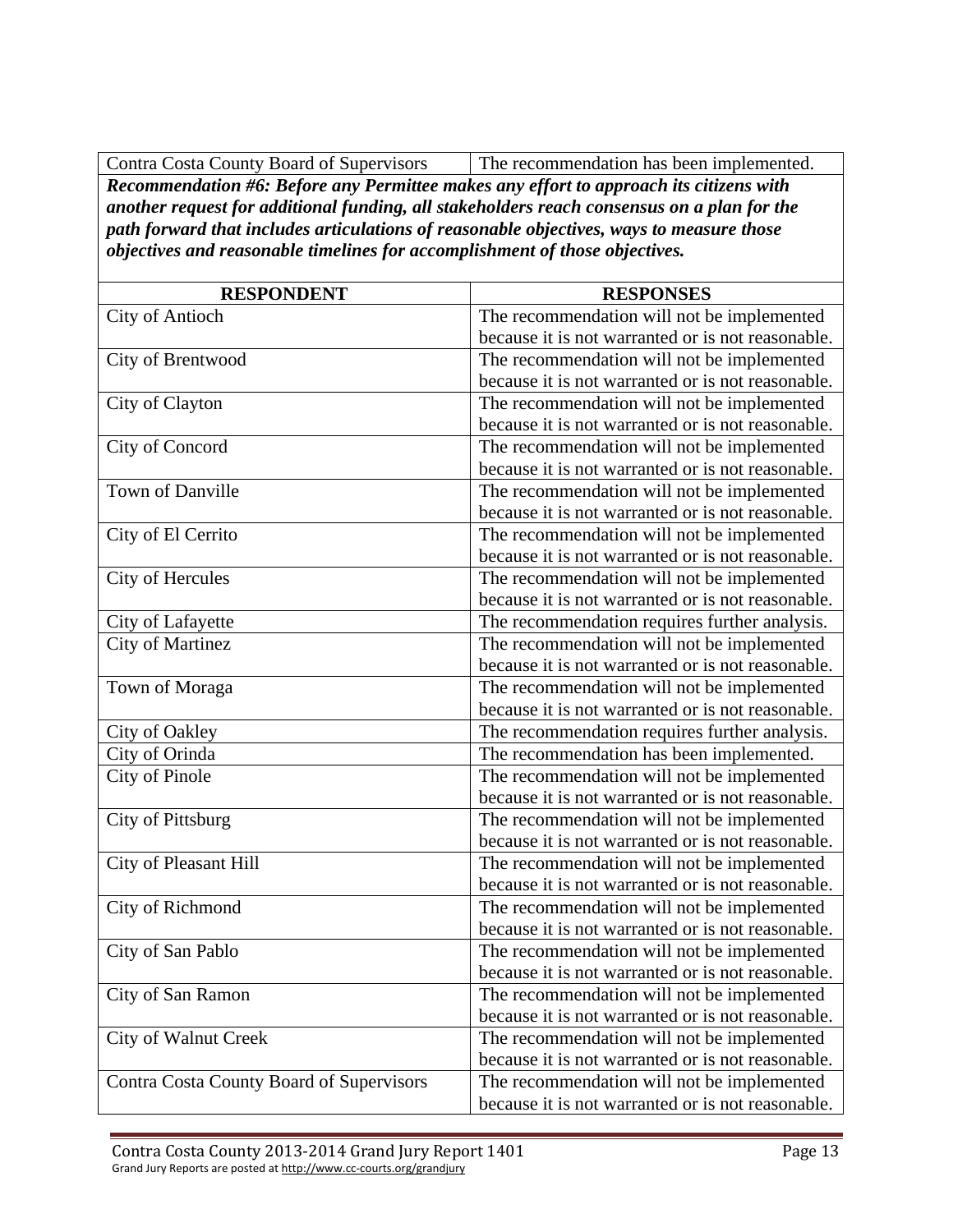### **COUNTY EMS and FIRE SERVICES:**

#### **A STEP IN THE RIGHT DIRECTION**

#### **An Acknowledgment of the Real Problem—The Money and the Model**

*Recommendation #1: The Contra Costa County Board of Supervisors consider sharing the written studies prepared by Fitch and Associates with all other fire protection districts in the County and that the County and fire districts consider using those studies as the basis for future discussions exploring opportunities to leverage strengths and optimize the delivery of services throughout the County.* 

| <b>RESPONDENT</b>                        | <b>RESPONSES</b>                         |
|------------------------------------------|------------------------------------------|
| Contra Costa County Board of Supervisors | The recommendation has been implemented. |

*Recommendation #2: The Contra Costa County Board of Supervisors consider sharing the written studies prepared by Fitch and Associates with LAFCO and LAFCO consider postponing MSRs for fire districts until the studies are available and can be used to provide updated context for LAFCO's reviews and analyses, provided that LAFCO does not delay issuing any such MSR beyond the time that it is required to do so by applicable California statute.* 

| <b>RESPONDENT</b>                                                                                                                                                                     | <b>RESPONSES</b>                              |  |
|---------------------------------------------------------------------------------------------------------------------------------------------------------------------------------------|-----------------------------------------------|--|
| Contra Costa County Board of Supervisors                                                                                                                                              | The recommendation has been implemented.      |  |
| <b>LAFCO</b>                                                                                                                                                                          | The recommendation requires further analysis. |  |
| Recommendation #3: No fire districts consider any revenue-generation ballot initiatives until                                                                                         |                                               |  |
| results of the studies have been reviewed and evaluated and plans have been developed by<br>each district to implement any agreed-upon "best practices" that may be included in those |                                               |  |
| studies.                                                                                                                                                                              |                                               |  |

| Contra Costa County Board of Supervisors          | The recommendation will not be implemented        |
|---------------------------------------------------|---------------------------------------------------|
|                                                   | because it is not warranted or is not reasonable. |
| City of El Cerrito Fire Department                | The recommendation will not be implemented        |
|                                                   | because it is not warranted or is not reasonable. |
| City of Pinole Fire Department                    | The recommendation has been implemented.          |
| City of Richmond Fire Department                  | The recommendation has been implemented.          |
| Contra Costa County Fire Protection District      | The recommendation will not be implemented        |
|                                                   | because it is not warranted or is not reasonable. |
| Crockett-Carquinez Fire Protection District       | The recommendation will not be implemented        |
|                                                   | because it is not warranted or is not reasonable. |
| <b>East Contra Costa Fire Protection District</b> | The recommendation will not be implemented        |
|                                                   | because it is not warranted or is not reasonable. |
| Kensington Fire Protection District               | The recommendation will not be implemented        |
|                                                   | because it is not warranted or is not reasonable. |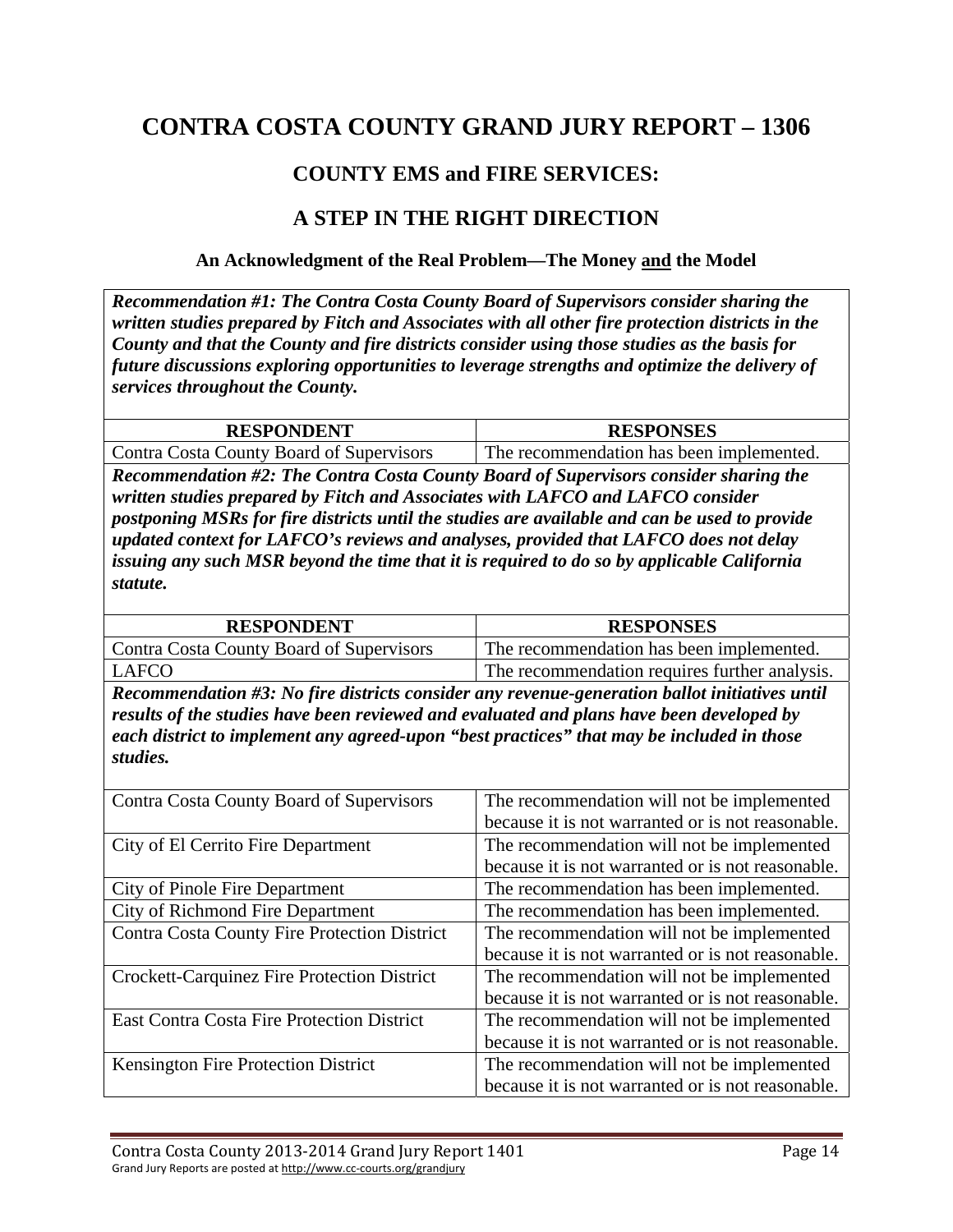| Moraga-Orinda Fire District               | The recommendation will not be implemented                                                                                                                                                                                    |
|-------------------------------------------|-------------------------------------------------------------------------------------------------------------------------------------------------------------------------------------------------------------------------------|
|                                           | because it is not warranted or is not reasonable.                                                                                                                                                                             |
| Rodeo-Hercules Fire Protection District   | The recommendation will not be implemented                                                                                                                                                                                    |
|                                           | because it is not warranted or is not reasonable.                                                                                                                                                                             |
| San Ramon Valley Fire Protection District | The recommendation requires further analysis.                                                                                                                                                                                 |
| $\mathbf{r}$                              | $1$ . If $1$ is not contained in the contact of $1$ and $1$ and $1$ and $1$ and $1$ and $1$ and $1$ and $1$ and $1$ and $1$ and $1$ and $1$ and $1$ and $1$ and $1$ and $1$ and $1$ and $1$ and $1$ and $1$ and $1$ and $1$ a |

*Recommendation #4: LAFCO consider identifying funds to issue an annual written status report regarding efficiency improvement and model optimization activities within County fire districts.* 

| $\sim$<br>The recommendation requires further analysis. |
|---------------------------------------------------------|
|                                                         |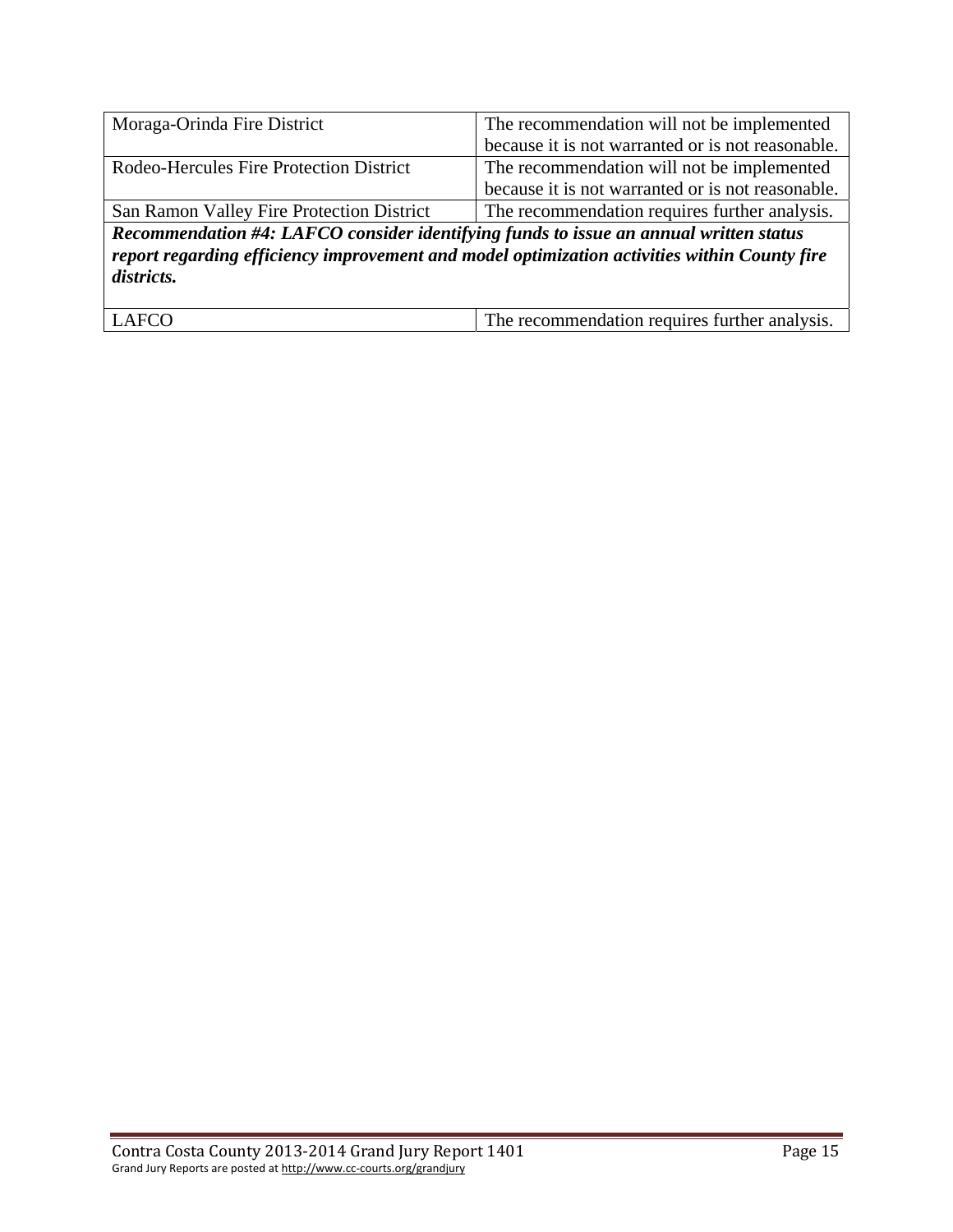### **CONTRA COSTA COUNTY HEALTHCARE**

**Preparing for Tomorrow by Partnering Today** 

*Recommendation #1: The Board of Supervisors direct the County Administrator and CCCHSD management to bring a new level of urgency to the engagement of private sector institutions in partnering discussions at the strategic level.* 

| <b>RESPONDENT</b>                        | <b>RESPONSES</b>                                  |
|------------------------------------------|---------------------------------------------------|
| Contra Costa County Board of Supervisors | The recommendation will not be implemented        |
|                                          | because it is not warranted or is not reasonable. |

*Recommendation #2: The Board of Supervisors direct the County Administrator and CCCHSD management to engage in an open and transparent dialogue with other major healthcare providers in the County for the purpose of establishing and integrated approach to assuring that residents actually have access to care as demand increases and capacity is strained.* 

Contra Costa County Board of Supervisors The recommendation has been implemented. *Recommendation #3: The Board of Supervisors takes [sic] the lead in creating a climate and a culture that will encourage a collaborative approach to planning for and providing quality healthcare for all of the residents of Contra Costa County.* 

Contra Costa County Board of Supervisors The recommendation has been implemented. *Recommendation #4: The Board of Supervisors receive quarterly updates from the County Administrator and CCHSD management of progress made and results achieved with regard to the first three recommendations made above.* 

Contra Costa County Board of Supervisors The recommendation has been implemented.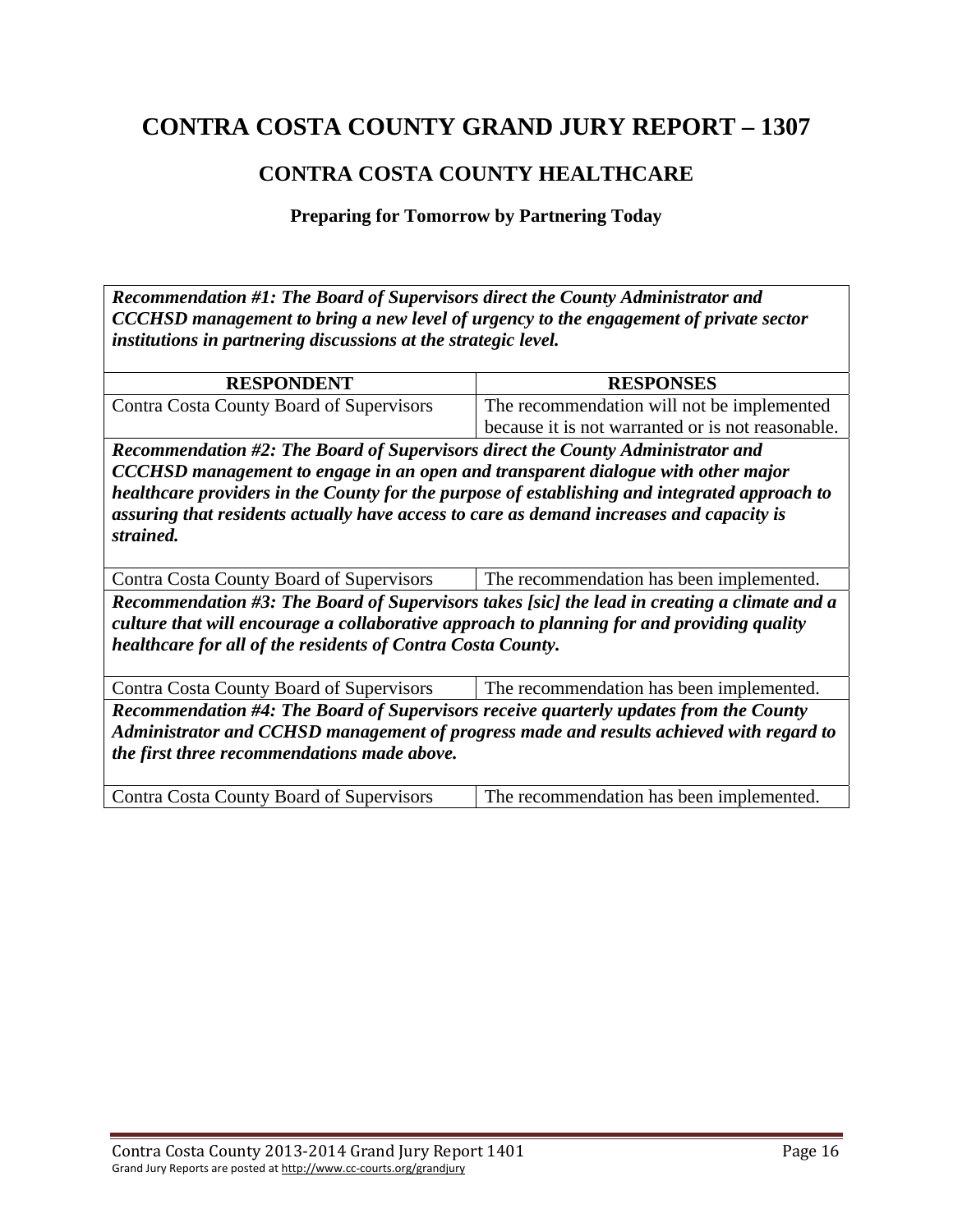### **ENCOURAGING CITIZENS TO APPLY FOR GRAND JURY SERVICE**

#### **There is an imbalance in district applications**

*Recommendation #1: At public events, the Supervisors and their staff actively encourage applications for Grand Jury service*  **RESPONDENT RESPONSES**  Contra Costa County Board of Supervisors The recommendation has not yet been implemented, but will be implemented in the future. *Recommendation #2: The Supervisors use email and other media they now use to encourage Grand Jury application in their districts.*  **RESPONDENT RESPONSES**  Contra Costa County Board of Supervisors The recommendation has been implemented. *Recommendation #3: County offices, open to the public in all districts, display Grand Jury brochures and application forms.*  **RESPONDENT RESPONSES**  Contra Costa County Board of Supervisors The recommendation has not yet been implemented, but will be implemented in the future. *Recommendation #4: City offices in Districts I, III, and V display Grand Jury brochures and application forms.*  **RESPONDENT RESPONSES**  City of Antioch The recommendation has been implemented. City of Brentwood The recommendation has been implemented. City of El Cerrito The recommendation has been implemented. City of Hercules The recommendation has been implemented. City of Martinez The recommendation has been implemented. City of Oakley The recommendation has been implemented. City of Pinole The recommendation has not yet been implemented, but will be implemented in the future. City of Pittsburg The recommendation has been implemented. City of Richmond The recommendation has not yet been implemented, but will be implemented in the future. City of San Pablo The recommendation has not yet been implemented, but will be implemented in the future.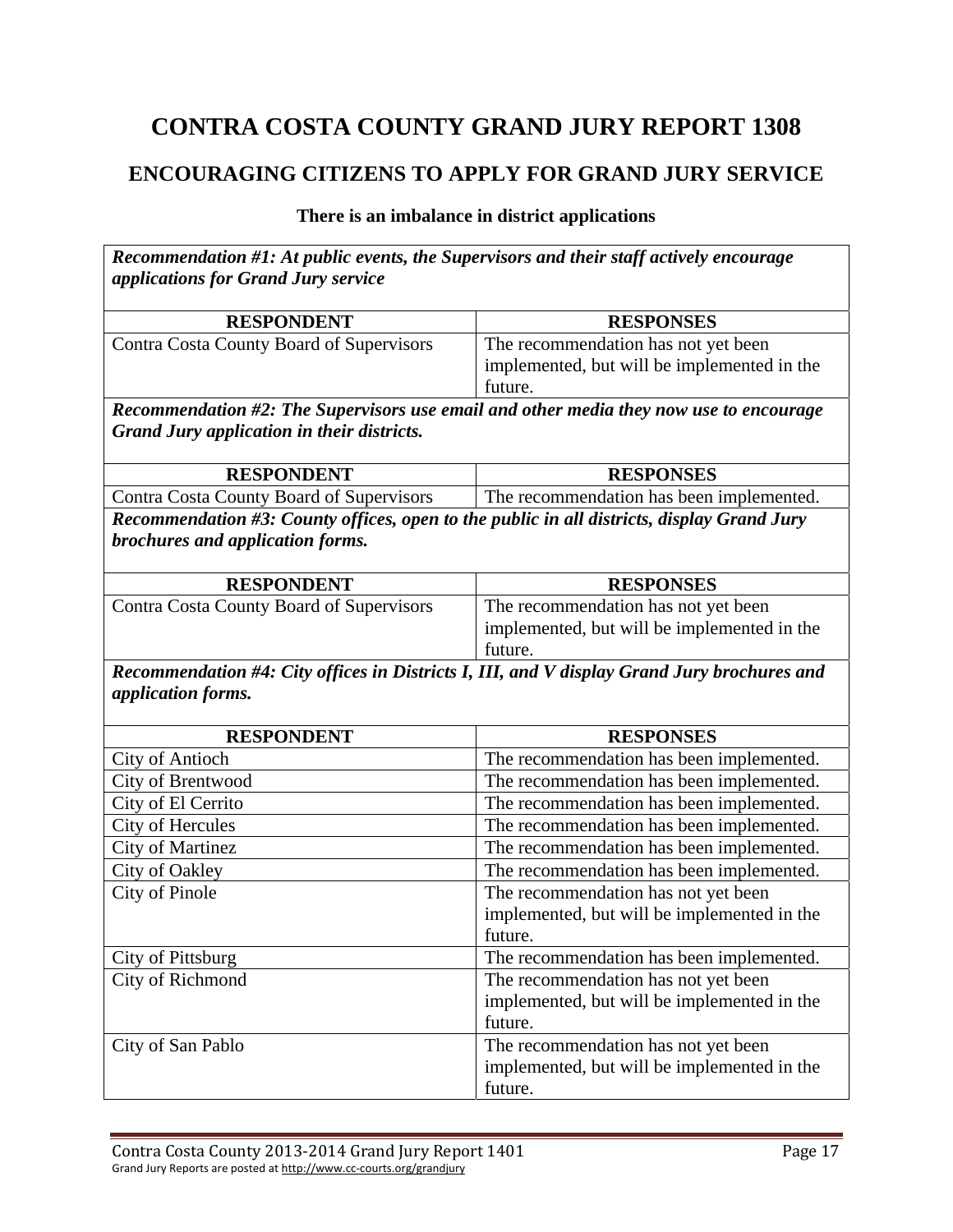### **SOLAR ENERGY PROJECTS IN SCHOOL DISTRICTS**

**"Here Comes the Sun"** 

*Recommendation #1: School districts with existing solar energy projects set aside all, or a portion of, their Net Savings for future anticipated and unanticipated costs arising from the projects so these expenditures will not be charged in future to the General Fund.* 

| <b>RESPONDENT</b>                            | <b>RESPONSES</b>                                  |
|----------------------------------------------|---------------------------------------------------|
| Governing Board of Contra Costa Community    | The recommendation has been implemented.          |
| <b>College District</b>                      |                                                   |
| Governing Board of Martinez Unified School   | The recommendation has been implemented.          |
| District                                     |                                                   |
| Governing Board of Mt. Diablo Unified School | The recommendation has been implemented.          |
| District                                     |                                                   |
| Governing Board of Pittsburg Unified School  | The recommendation will not be implemented        |
| District                                     | because it is not warranted or is not reasonable. |

*Recommendation #2: School districts include projected increases in insurance costs in calculating the projected Net Savings to be achieved by a solar energy project.* 

| <b>RESPONDENT</b>                            | <b>RESPONSES</b>                                  |
|----------------------------------------------|---------------------------------------------------|
| Governing Board of Contra Costa Community    | The recommendation has not yet been               |
| College District                             | implemented, but will be implemented in the       |
|                                              | future.                                           |
| Governing Board of Martinez Unified School   | The recommendation has been implemented.          |
| District                                     |                                                   |
| Governing Board of Mt. Diablo Unified School | The recommendation will not be implemented        |
| District                                     | because it is not warranted or is not reasonable. |
| Governing Board of Pittsburg Unified School  | The recommendation has been implemented.          |
| District                                     |                                                   |
| Governing Board of San Ramon Valley          | The recommendation has been implemented.          |
| <b>Unified School District</b>               |                                                   |

*Recommendation #3: School districts include the original projections in tracking reports of energy produced and related Net Savings generated for purposes of comparisons.* 

| <b>RESPONDENT</b>                            | <b>RESPONSES</b>                            |
|----------------------------------------------|---------------------------------------------|
| Governing Board of Contra Costa Community    | The recommendation has been implemented.    |
| College District                             |                                             |
| Governing Board of Martinez Unified School   | The recommendation has not yet been         |
| District                                     | implemented, but will be implemented in the |
|                                              | future.                                     |
| Governing Board of Mt. Diablo Unified School | The recommendation has been implemented.    |
| District                                     |                                             |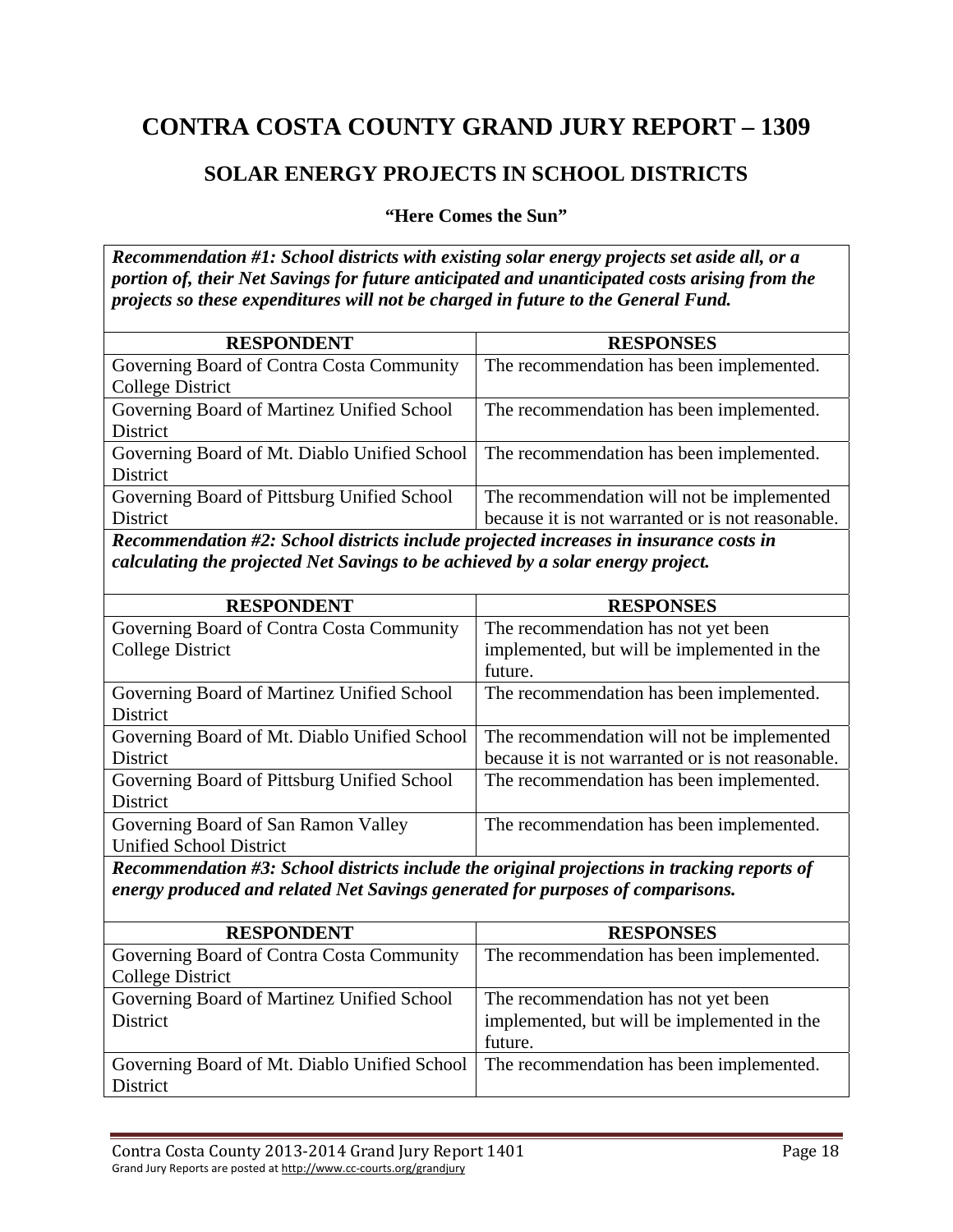| Governing Board of Pittsburg Unified School                                               | The recommendation has not yet been                                                       |
|-------------------------------------------------------------------------------------------|-------------------------------------------------------------------------------------------|
| <b>District</b>                                                                           | implemented, but will be implemented in the                                               |
|                                                                                           | future.                                                                                   |
| Governing Board of San Ramon Valley                                                       | The recommendation has been implemented.                                                  |
| <b>Unified School District</b>                                                            |                                                                                           |
|                                                                                           |                                                                                           |
|                                                                                           | Recommendation #4: The reports in Recommendation No. 3 be available for public viewing on |
| the district's web sites in addition to any other method used by the districts for their  |                                                                                           |
| dissemination.                                                                            |                                                                                           |
|                                                                                           |                                                                                           |
| <b>RESPONDENT</b>                                                                         | <b>RESPONSES</b>                                                                          |
| Governing Board of Contra Costa Community                                                 | The recommendation has been implemented.                                                  |
| <b>College District</b>                                                                   |                                                                                           |
| Governing Board of Martinez Unified School                                                | The recommendation has not yet been                                                       |
| District                                                                                  | implemented, but will be implemented in the                                               |
|                                                                                           | future.                                                                                   |
| Governing Board of Mt. Diablo Unified School                                              | The recommendation has been implemented.                                                  |
| District                                                                                  |                                                                                           |
| Governing Board of Pittsburg Unified School                                               | The recommendation has not yet been                                                       |
| District                                                                                  | implemented, but will be implemented in the                                               |
|                                                                                           | future.                                                                                   |
|                                                                                           |                                                                                           |
| Governing Board of San Ramon Valley                                                       | The recommendation has been implemented.                                                  |
| <b>Unified School District</b>                                                            |                                                                                           |
| Recommendation #5: District mitigate risks regarding the long-term viability of the solar |                                                                                           |
| energy programs and identify funds to implement this.                                     |                                                                                           |
|                                                                                           |                                                                                           |
| <b>RESPONDENT</b>                                                                         | <b>RESPONSES</b>                                                                          |
| Governing Board of Contra Costa Community                                                 | The recommendation has been implemented.                                                  |
| <b>College District</b>                                                                   |                                                                                           |
| Governing Board of Martinez Unified School                                                | The recommendation has been implemented.                                                  |
| <b>District</b>                                                                           |                                                                                           |
| Governing Board of Mt. Diablo Unified School                                              | The recommendation has been implemented.                                                  |
| <b>District</b>                                                                           |                                                                                           |
| Governing Board of Pittsburg Unified School                                               | The recommendation has been implemented.                                                  |
|                                                                                           |                                                                                           |

District Governing Board of San Ramon Valley Unified School District The recommendation has been implemented.

*Recommendation #6: Districts considering solar energy programs seek information from other school districts in the County that have a solar energy program in place regarding their experiences, acquired knowledge, and outcomes resulting from their programs.* 

| <b>RESPONDENT</b>                          | <b>RESPONSES</b>                            |
|--------------------------------------------|---------------------------------------------|
| Governing Board of Contra Costa Community  | The recommendation has not yet been         |
| College District                           | implemented, but will be implemented in the |
|                                            | future.                                     |
| Governing Board of Martinez Unified School | The recommendation will be implemented.     |
| District                                   |                                             |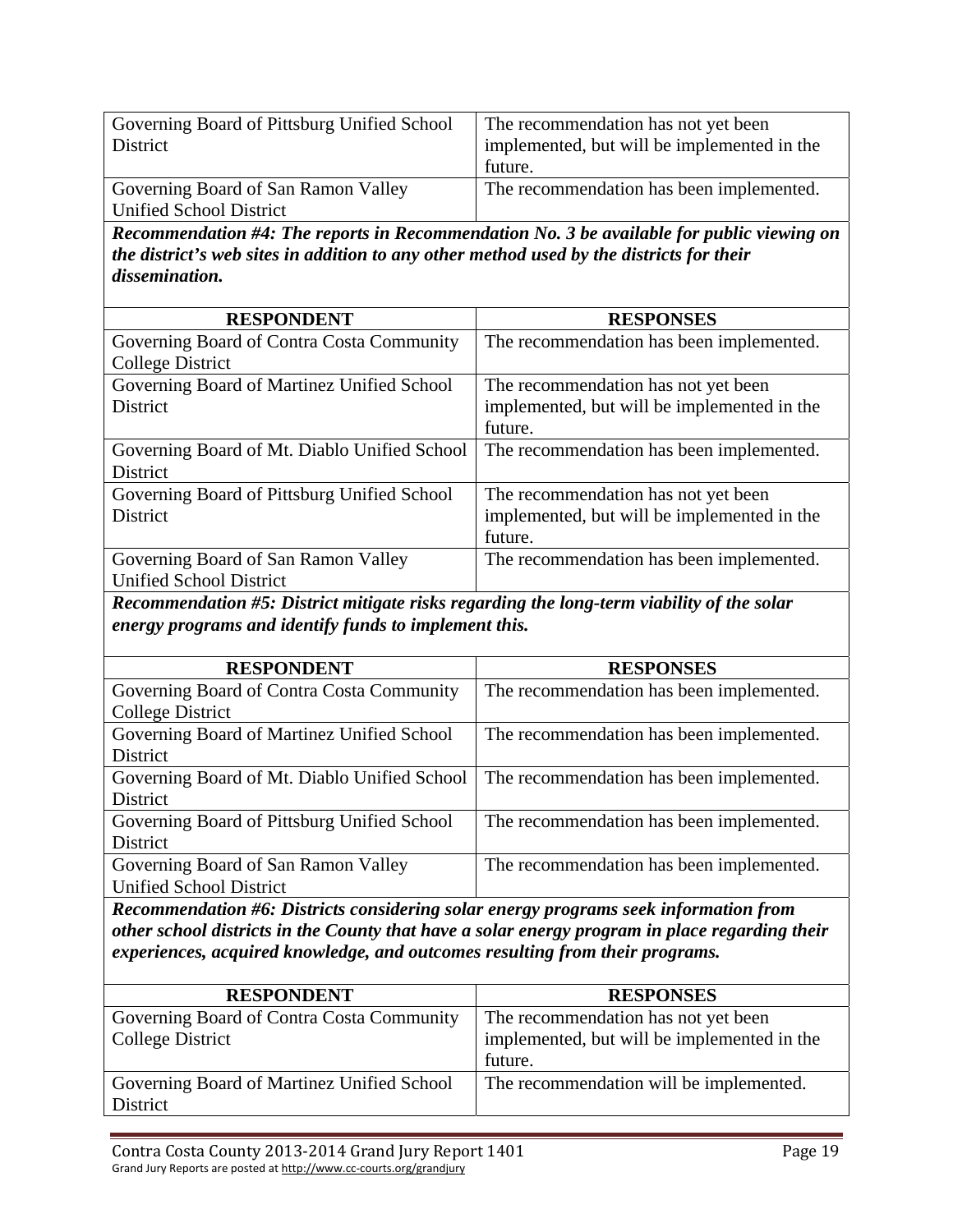| Governing Board of Mt. Diablo Unified School<br>District | The recommendation has been implemented.                                           |
|----------------------------------------------------------|------------------------------------------------------------------------------------|
| Governing Board of Pittsburg Unified School              | The recommendation will not be implemented                                         |
| District                                                 | because it is not warranted or is not reasonable.                                  |
| Governing Board of San Ramon Valley                      | The recommendation has been implemented.                                           |
| <b>Unified School District</b>                           |                                                                                    |
| Governing Board of Acalanes Union High                   | The recommendation will be implemented.                                            |
| <b>Scholl District</b>                                   |                                                                                    |
| Governing Board of Antioch Unified School                | The recommendation has been implemented.                                           |
| District                                                 |                                                                                    |
| Governing Board of Brentwood Union School                | The recommendation has not yet been                                                |
| District                                                 | implemented, but will be implemented in the                                        |
|                                                          | future.                                                                            |
| Governing Board of Byron Union School<br>District        | The recommendation has not yet been<br>implemented, but will be implemented in the |
|                                                          | future.                                                                            |
| Governing Board of Canyon School District                | The recommendation has not yet been                                                |
|                                                          | implemented, but will be implemented in the                                        |
|                                                          | future.                                                                            |
| Governing Board of John Swett Unified                    | The recommendation has been implemented.                                           |
| <b>School District</b>                                   |                                                                                    |
| Governing Board of Knightsen Elementary                  | The recommendation has not yet been                                                |
| <b>School District</b>                                   | implemented, but will be implemented in the                                        |
|                                                          | future.                                                                            |
| Governing Board of Lafayette School District             | The recommendation has been implemented.                                           |
| Governing Board of Liberty Union School                  | The recommendation has been implemented.                                           |
| District                                                 |                                                                                    |
| Governing Board of Moraga School District                | The recommendation has not yet been                                                |
|                                                          | implemented, but will be implemented in the                                        |
|                                                          | future.                                                                            |
| Governing Board of Oakley Union Elementary               | The recommendation has not yet been                                                |
| <b>School District</b>                                   | implemented, but will be implemented in the                                        |
|                                                          | future.                                                                            |
| Governing Board of Orinda Union School                   | The recommendation has not yet been                                                |
| District                                                 | implemented, but will be implemented in the<br>future.                             |
| Governing Board of Walnut Creek School                   | The recommendation has not yet been                                                |
| District                                                 | implemented, but will be implemented in the                                        |
|                                                          | future.                                                                            |
| Governing Board of West Contra Costa                     | The recommendation has not yet been                                                |
| <b>Unified School District</b>                           | implemented, but will be implemented in the                                        |
|                                                          | future.                                                                            |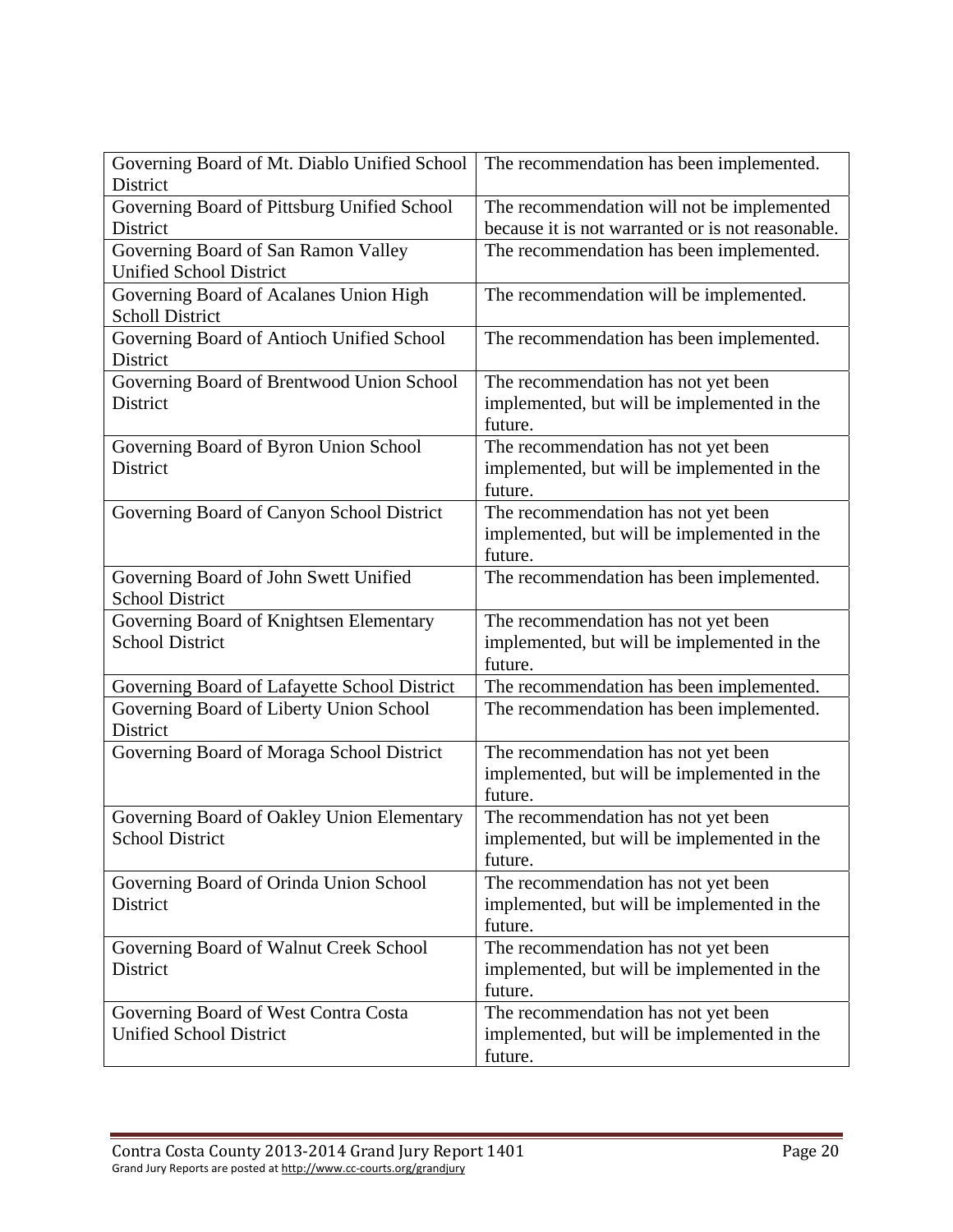*Recommendation #7: The County Office of Education facilitate the exchange of information on solar energy programs among the County's school districts and identify funds to implement this.* 

| <b>RESPONDENT</b>                                                                        | <b>RESPONSES</b>                                                                              |
|------------------------------------------------------------------------------------------|-----------------------------------------------------------------------------------------------|
| Contra Costa County Office of Education                                                  | The recommendation has been implemented.                                                      |
| Recommendation #8: School district employ the beneficial action identified in Appendix 2 |                                                                                               |
| when considering any future solar energy projects.                                       |                                                                                               |
| <b>RESPONDENT</b>                                                                        | <b>RESPONSES</b>                                                                              |
| Governing Board of Contra Costa Community                                                | The recommendation has not yet been                                                           |
| <b>College District</b>                                                                  | implemented, but will be implemented in the<br>future.                                        |
| Governing Board of Martinez Unified School<br>District                                   | The recommendation has been implemented.                                                      |
| Governing Board of Mt. Diablo Unified<br><b>School District</b>                          | The recommendation has been implemented.                                                      |
| Governing Board of Pittsburg Unified School<br>District                                  | The recommendation has been implemented.                                                      |
| Governing Board of San Ramon Valley<br><b>Unified School District</b>                    | The recommendation has been implemented.                                                      |
| Governing Board of Acalanes Union High<br><b>Scholl District</b>                         | The recommendation will be implemented.                                                       |
| Governing Board of Antioch Unified School<br>District                                    | The recommendation has been implemented.                                                      |
| Governing Board of Brentwood Union School<br>District                                    | The recommendation has not yet been<br>implemented, but will be implemented in the<br>future. |
| Governing Board of Byron Union School<br>District                                        | The recommendation has not yet been<br>implemented, but will be implemented in the<br>future. |
| Governing Board of Canyon School District                                                | The recommendation requires further analysis.                                                 |
| Governing Board of John Swett Unified<br><b>School District</b>                          | The recommendation has been implemented.                                                      |
| Governing Board of Knightsen Elementary<br><b>School District</b>                        | The recommendation has not yet been<br>implemented, but will be implemented in the<br>future. |
| Governing Board of Lafayette School District                                             | The recommendation has not yet been<br>implemented, but will be implemented in the<br>future. |
| Governing Board of Liberty Union School<br>District                                      | The recommendation has not yet been<br>implemented, but will be implemented in the<br>future. |
| Governing Board of Moraga School District                                                | The recommendation has not yet been<br>implemented, but will be implemented in the<br>future. |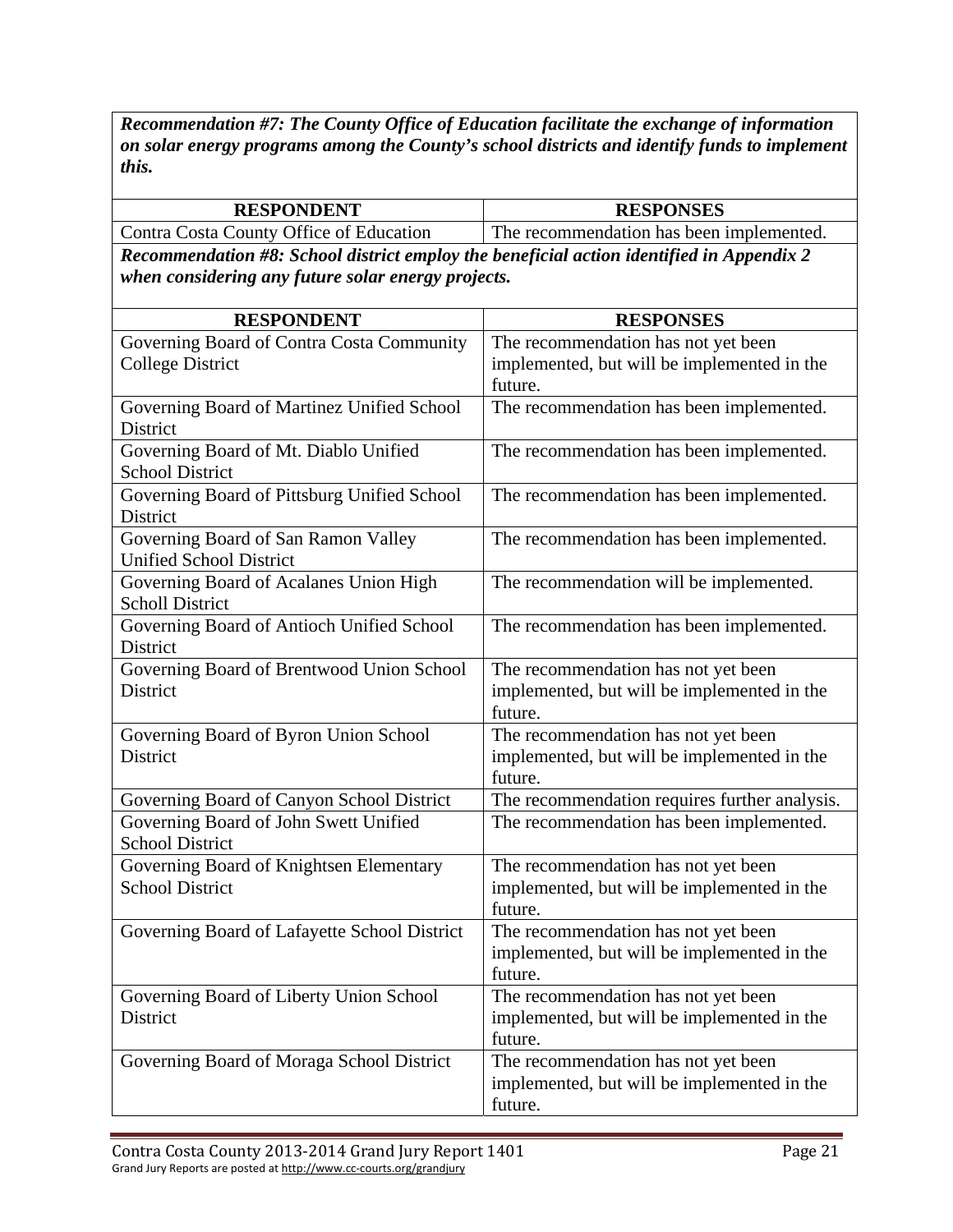| Governing Board of Oakley Union Elementary | The recommendation has not yet been               |
|--------------------------------------------|---------------------------------------------------|
| <b>School District</b>                     | implemented, but will be implemented in the       |
|                                            | future.                                           |
| Governing Board of Orinda Union School     | The recommendation will not be implemented        |
| District                                   | because it is not warranted or is not reasonable. |
| Governing Board of Walnut Creek School     | The recommendation has not yet been               |
| District                                   | implemented, but will be implemented in the       |
|                                            | future.                                           |
| Governing Board of West Contra Costa       | The recommendation has not yet been               |
| <b>Unified School District</b>             | implemented, but will be implemented in the       |
|                                            | future.                                           |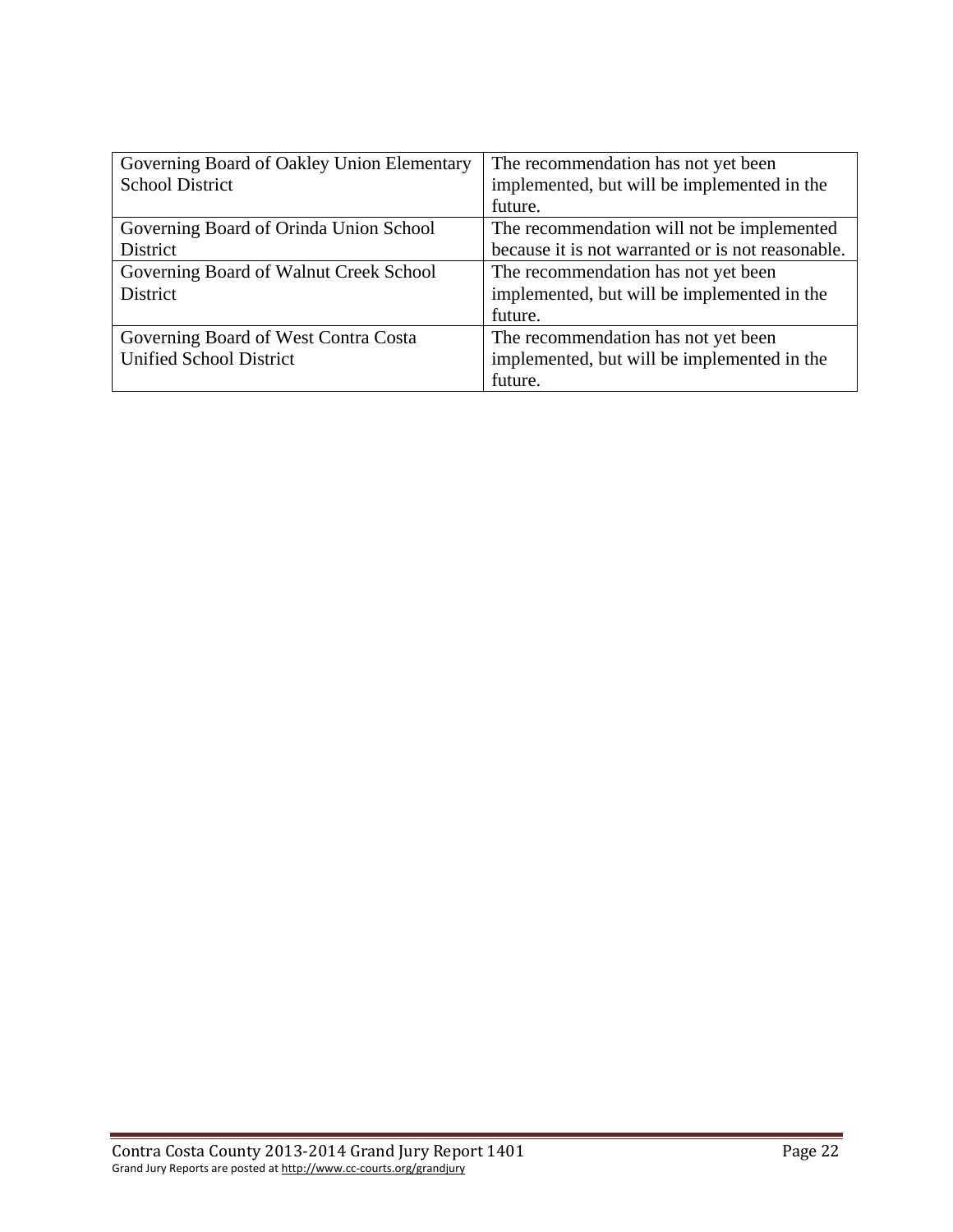### **CONTRA COSTA DETENTION FACILITIES**

**Generally Acceptable BUT….** 

*Recommendation #1: Future analyses of adult detention facility capacity take into consideration the anticipated impact of AB 109, particularly from the perspective of highsecurity and longer-term offenders.* 

| <b>RESPONDENT</b>                                                                                                                                                                                                                                                                                | <b>RESPONSES</b>                         |
|--------------------------------------------------------------------------------------------------------------------------------------------------------------------------------------------------------------------------------------------------------------------------------------------------|------------------------------------------|
| Contra Costa County Board of Supervisors                                                                                                                                                                                                                                                         | The recommendation has been implemented. |
| $\mathbf{u}$ and $\mathbf{u}$ and $\mathbf{u}$ and $\mathbf{u}$ and $\mathbf{u}$ and $\mathbf{u}$ and $\mathbf{u}$ and $\mathbf{u}$ and $\mathbf{u}$ and $\mathbf{u}$ and $\mathbf{u}$ and $\mathbf{u}$ and $\mathbf{u}$ and $\mathbf{u}$ and $\mathbf{u}$ and $\mathbf{u}$ and $\mathbf{u}$ and |                                          |

*Recommendation #2: The County utilize the Corrigo system to track and measure the performance of Public Works facilities maintenance and repair efforts and personnel against established standards for work completion.* 

| <b>DECDAMNEMT</b> | <b>ESPONSES</b><br>DЕ<br>n. |
|-------------------|-----------------------------|
|                   |                             |

Contra Costa County Board of Supervisors The recommendation has been implemented. *Recommendation #3: The County engage appropriate unions in discussions to expand the program of voluntary labor in detention facilities with respect to inmates carrying out minor maintenance and repairs beyond yard work.* 

| <b>RESPONDENT</b>                        | <b>RESPONSES</b>                         |
|------------------------------------------|------------------------------------------|
| Contra Costa County Board of Supervisors | The recommendation has been implemented. |
| $-$                                      |                                          |

*Recommendation #4: The County investigate the delay in completing work associated with the renovation of the Martinez Intake Area and establish necessary procedures to enable the completion of emergency projects on a timely basis.* 

| <b>RESPONDENT</b>                        | <b>RESPONSES</b>                         |
|------------------------------------------|------------------------------------------|
| Contra Costa County Board of Supervisors | The recommendation has been implemented. |

*Recommendation #5: The County develop and implement a computer-based case management system as soon as possible.* 

| <b>RESPONDENT</b>                        | <b>RESPONSES</b>                         |
|------------------------------------------|------------------------------------------|
| Contra Costa County Board of Supervisors | The recommendation has been implemented. |

*Recommendation #6: The Contra Costa Community College District determine what it can do to begin serving residents at both John A. Davis Juvenile Hall and Orin Allen Youth Rehabilitation Center to provide educational and training programs while they are incarcerated and after they are released.* 

| <b>RESPONDENT</b>                              | <b>RESPONSES</b>                                  |
|------------------------------------------------|---------------------------------------------------|
| <b>Contra Costa Community College District</b> | The recommendation will not be implemented        |
| <b>Board of Trustees</b>                       | because it is not warranted or is not reasonable. |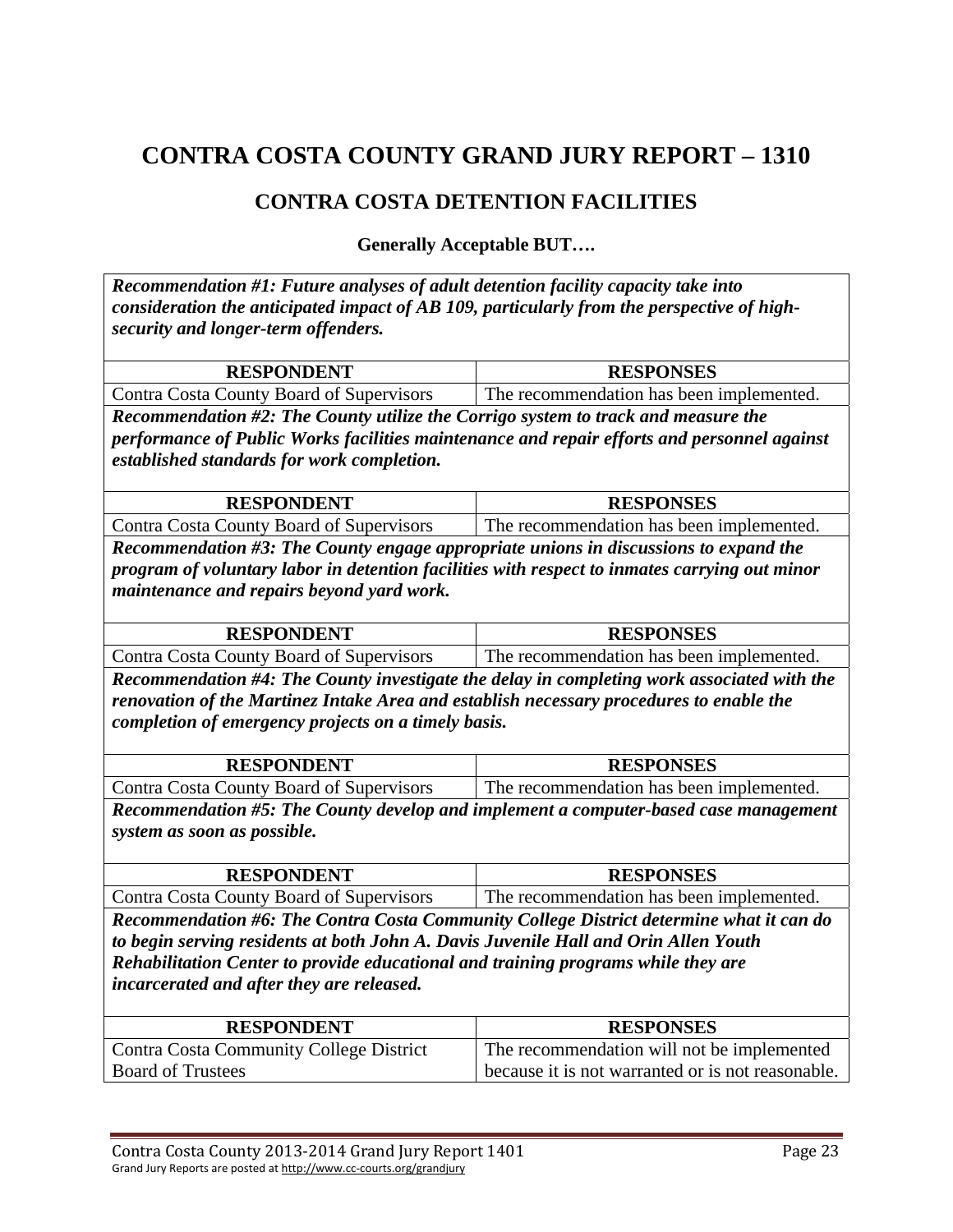### **ASSESSING FISCAL RISK**

#### **Who is Minding the Store?**

*Recommendation #1: Financial management of the County, all cities, all school districts, and all special district remedy within 12 months the Material Weaknesses, Significant Deficiencies, and other deficiencies in Internal Controls reported by external auditors.* 

| <b>RESPONDENT</b>                          | <b>RESPONSES</b>                                  |
|--------------------------------------------|---------------------------------------------------|
| Contra Costa County Board of Supervisors   | The recommendation will not be implemented        |
|                                            | because it is not warranted, or is not reasonable |
| City of Antioch                            | The recommendation has been implemented.          |
| City of Brentwood                          | The recommendation has been implemented.          |
| City of Clayton                            | The recommendation has been implemented.          |
| City of Concord                            | The recommendation has been implemented.          |
| Town of Danville                           | The recommendation has been implemented.          |
| City of El Cerrito                         | The recommendation has been implemented.          |
| City of Hercules                           | The recommendation has not yet been               |
|                                            | implemented, but will be implemented in the       |
|                                            | future.                                           |
| City of Lafayette                          | The recommendation has been implemented.          |
| <b>City of Martinez</b>                    | The recommendation has been implemented.          |
| Town of Moraga                             | The recommendation has been implemented.          |
| City of Oakley                             | The recommendation has been implemented.          |
| City of Orinda                             | The recommendation has not yet been               |
|                                            | implemented, but will be implemented in the       |
|                                            | future.                                           |
| City of Pinole                             | The recommendation has not yet been               |
|                                            | implemented, but will be implemented in the       |
|                                            | future.                                           |
| City of Pittsburg                          | The recommendation has been implemented.          |
| City of Pleasant Hill                      | The recommendation has been implemented.          |
| City of Richmond                           | The recommendation has been implemented.          |
| City of San Pablo                          | The recommendation has been implemented.          |
| City of San Ramon                          | The recommendation has been implemented.          |
| <b>City of Walnut Creek</b>                | The recommendation will not be implemented        |
|                                            | because it is not warranted, or is not reasonable |
| <b>Acalanes Union High School District</b> | The recommendation has been implemented.          |
| <b>Antioch Unified School District</b>     | The recommendation has been implemented.          |
| <b>Brentwood Union School District</b>     | The recommendation has been implemented.          |
| <b>Byron Unified School District</b>       | The recommendation has been implemented.          |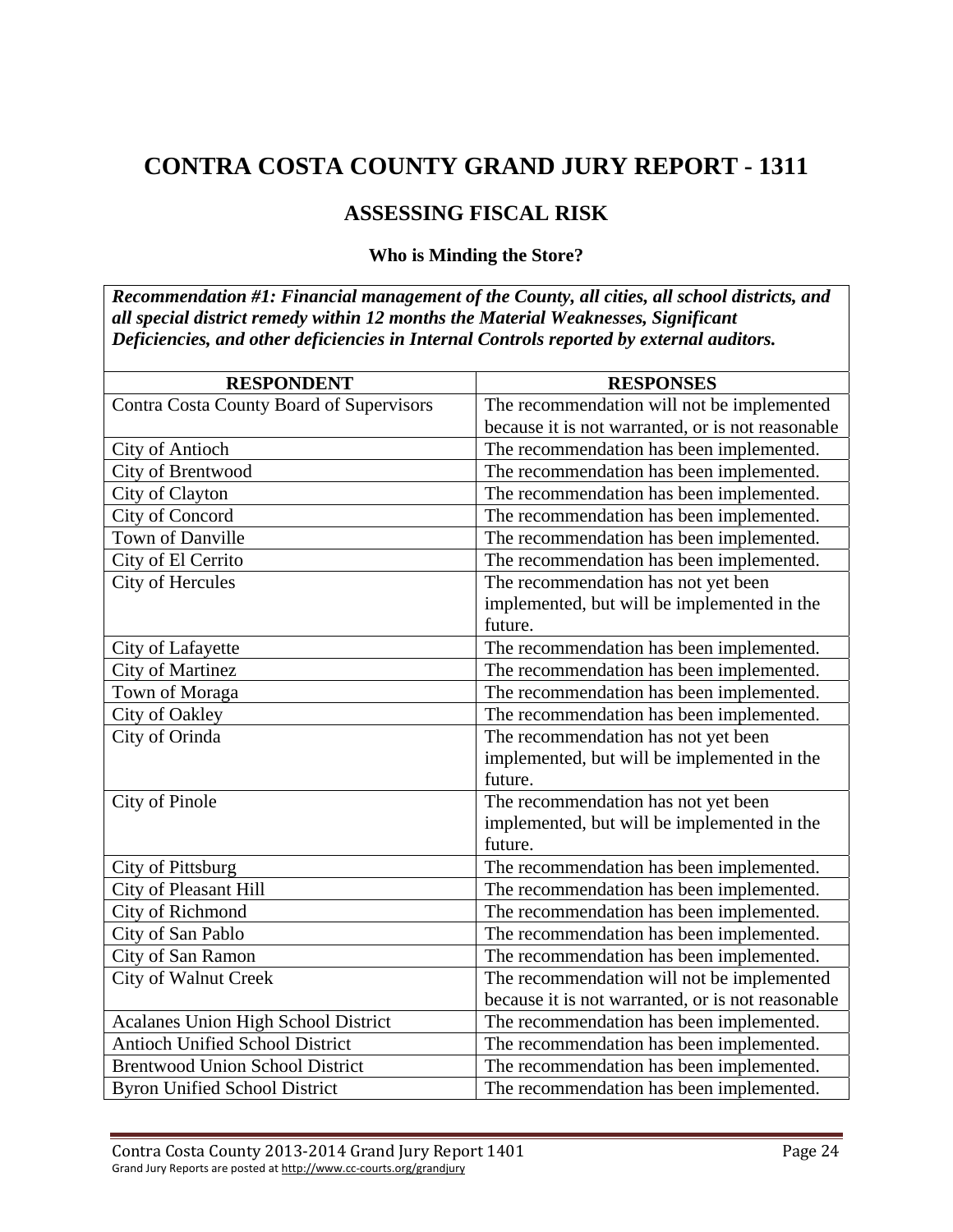| Canyon School District                            | The recommendation has been implemented.          |
|---------------------------------------------------|---------------------------------------------------|
| Contra Costa Community College District           | The recommendation has been implemented.          |
| John Swett Unified School District                | The recommendation has not yet been               |
|                                                   | implemented, but will be implemented in the       |
|                                                   | future.                                           |
| Knightsen Elementary School District              | The recommendation has been implemented.          |
| Lafayette School District                         | The recommendation has been implemented.          |
| Liberty Union High School District                | The recommendation has not yet been               |
|                                                   | implemented, but will be implemented in the       |
|                                                   | future.                                           |
| Martinez Unified School District                  | The recommendation has been implemented.          |
| Moraga School District                            | The recommendation has been implemented.          |
| Mount Diablo Unified School District              | The recommendation has been implemented.          |
| Oakley Union Elementary School District           | The recommendation has been implemented.          |
| Orinda Union School District                      | The recommendation has been implemented.          |
| <b>Pittsburg Unified School District</b>          | The recommendation has been implemented.          |
| San Ramon Valley Unified School District          | The recommendation has been implemented.          |
| <b>Walnut Creek School District</b>               | The recommendation has been implemented.          |
| West Contra Costa Unified School District         | The recommendation has been implemented.          |
| Contra Costa County Office of Education           | The recommendation has been implemented.          |
| <b>Local Agency Formation Commission</b>          | The recommendation has been implemented.          |
| (LAFCO)                                           |                                                   |
| Kensington Police Protection and Community        | The recommendation will not be implemented        |
| <b>Services District</b>                          | because it is not warranted, or is not reasonable |
| <b>Pleasant Hill Recreation and Park District</b> | The recommendation has been implemented.          |
| Contra Costa Water District                       | The recommendation has been implemented.          |

*Recommendation #2: County Organization maintain or add audit report results to appropriate financial managements' performance goals to ensure that such individuals are held accountable for promptly remedying deficiencies identified in audit reports, and consider the legality of maintaining or adding such performance goals on audit reports to financial managements' evaluations.* 

| <b>RESPONDENT</b>                        | <b>RESPONSES</b>                                  |
|------------------------------------------|---------------------------------------------------|
| Contra Costa County Board of Supervisors | The recommendation will not be implemented        |
|                                          | because it is not warranted, or is not reasonable |
| City of Antioch                          | The recommendation has been implemented.          |
| City of Brentwood                        | The recommendation has been implemented.          |
| City of Clayton                          | The recommendation has been implemented.          |
| City of Concord                          | The recommendation will not be implemented        |
|                                          | because it is not warranted, or is not reasonable |
| Town of Danville                         | The recommendation has been implemented.          |
| City of El Cerrito                       | The recommendation will not be implemented        |
|                                          | because it is not warranted, or is not reasonable |
| City of Hercules                         | The recommendation has not yet been               |
|                                          | implemented, but will be implemented in the       |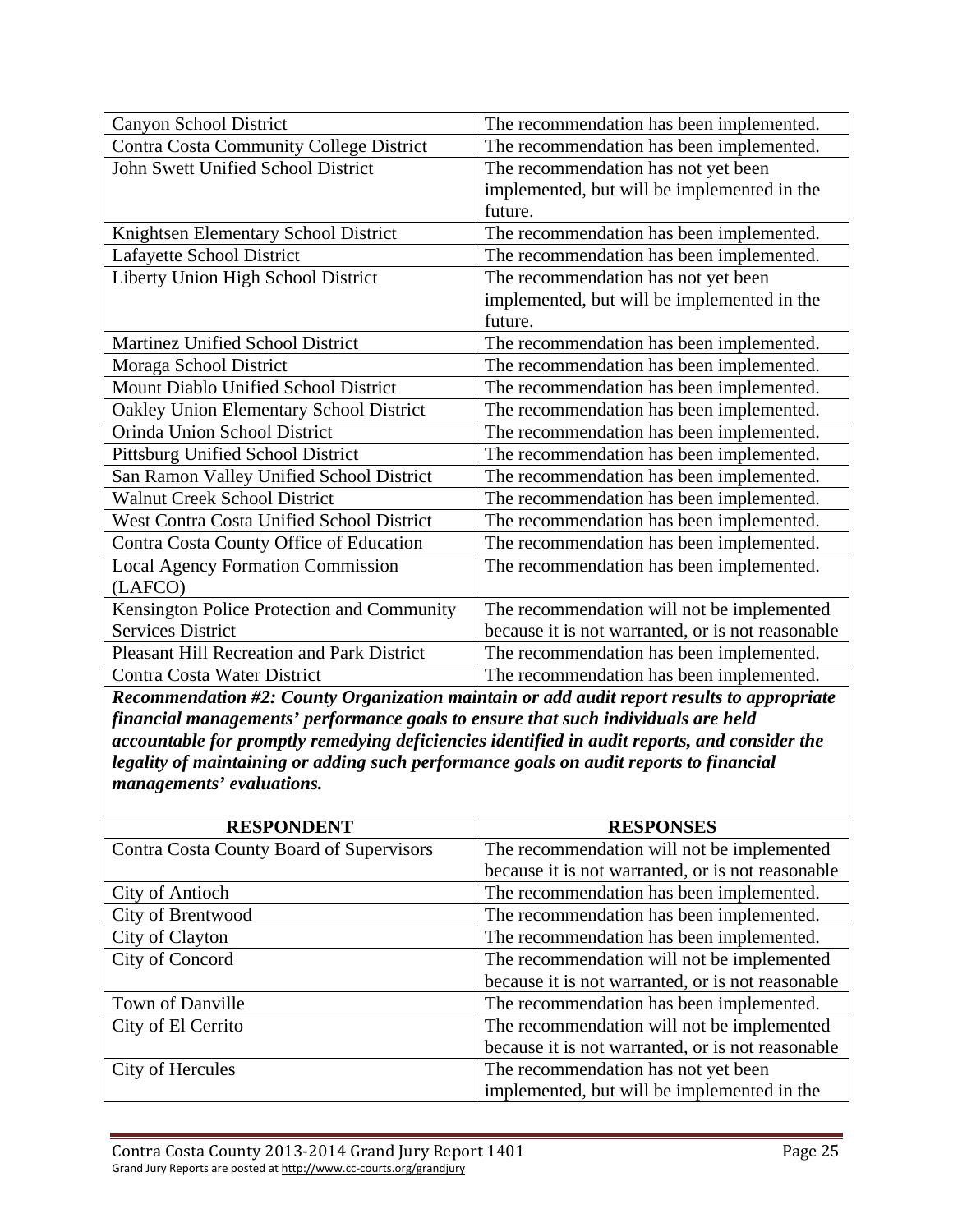| City of Lafayette                          | The recommendation has been implemented.          |
|--------------------------------------------|---------------------------------------------------|
| <b>City of Martinez</b>                    | The recommendation has been implemented.          |
| Town of Moraga                             | The recommendation has been implemented.          |
| City of Oakley                             | The recommendation has been implemented.          |
| City of Orinda                             | The recommendation has not yet been               |
|                                            | implemented, but will be implemented in the       |
|                                            | future.                                           |
| City of Pinole                             | The recommendation has not yet been               |
|                                            | implemented, but will be implemented in the       |
|                                            | future.                                           |
| City of Pittsburg                          | The recommendation has been implemented.          |
| City of Pleasant Hill                      | The recommendation has been implemented.          |
| City of Richmond                           | The recommendation has been implemented.          |
| City of San Pablo                          | The recommendation will not be implemented        |
|                                            | because it is not warranted, or is not reasonable |
| City of San Ramon                          | The recommendation has been implemented.          |
| <b>City of Walnut Creek</b>                | The recommendation will not be implemented        |
|                                            | because it is not warranted, or is not reasonable |
| <b>Acalanes Union High School District</b> | The recommendation has been implemented.          |
| <b>Antioch Unified School District</b>     | The recommendation has been implemented.          |
| <b>Brentwood Union School District</b>     | The recommendation has been implemented.          |
| <b>Byron Unified School District</b>       | The recommendation has been implemented.          |
| Canyon School District                     | The recommendation has been implemented.          |
| Contra Costa Community College District    | The recommendation has been implemented.          |
| John Swett Unified School District         | The recommendation has not yet been               |
|                                            | implemented, but will be implemented in the       |
|                                            | future.                                           |
| Knightsen Elementary School District       | The recommendation has been implemented.          |
| Lafayette School District                  | The recommendation requires further analysis.     |
| Liberty Union High School District         | The recommendation has been implemented.          |
| Martinez Unified School District           | The recommendation has been implemented.          |
| Moraga School District                     | The recommendation has been implemented.          |
| Mount Diablo Unified School District       | The recommendation has been implemented.          |
| Oakley Union Elementary School District    | The recommendation has been implemented.          |
| Orinda Union School District               | The recommendation has been implemented.          |
| Pittsburg Unified School District          | The recommendation has been implemented.          |
| San Ramon Valley Unified School District   | The recommendation has been implemented.          |
| <b>Walnut Creek School District</b>        | The recommendation has not yet been               |
|                                            | implemented, but will be implemented in the       |
|                                            | future.                                           |
| West Contra Costa Unified School District  | The recommendation has been implemented.          |
| Contra Costa County Office of Education    | The recommendation has been implemented.          |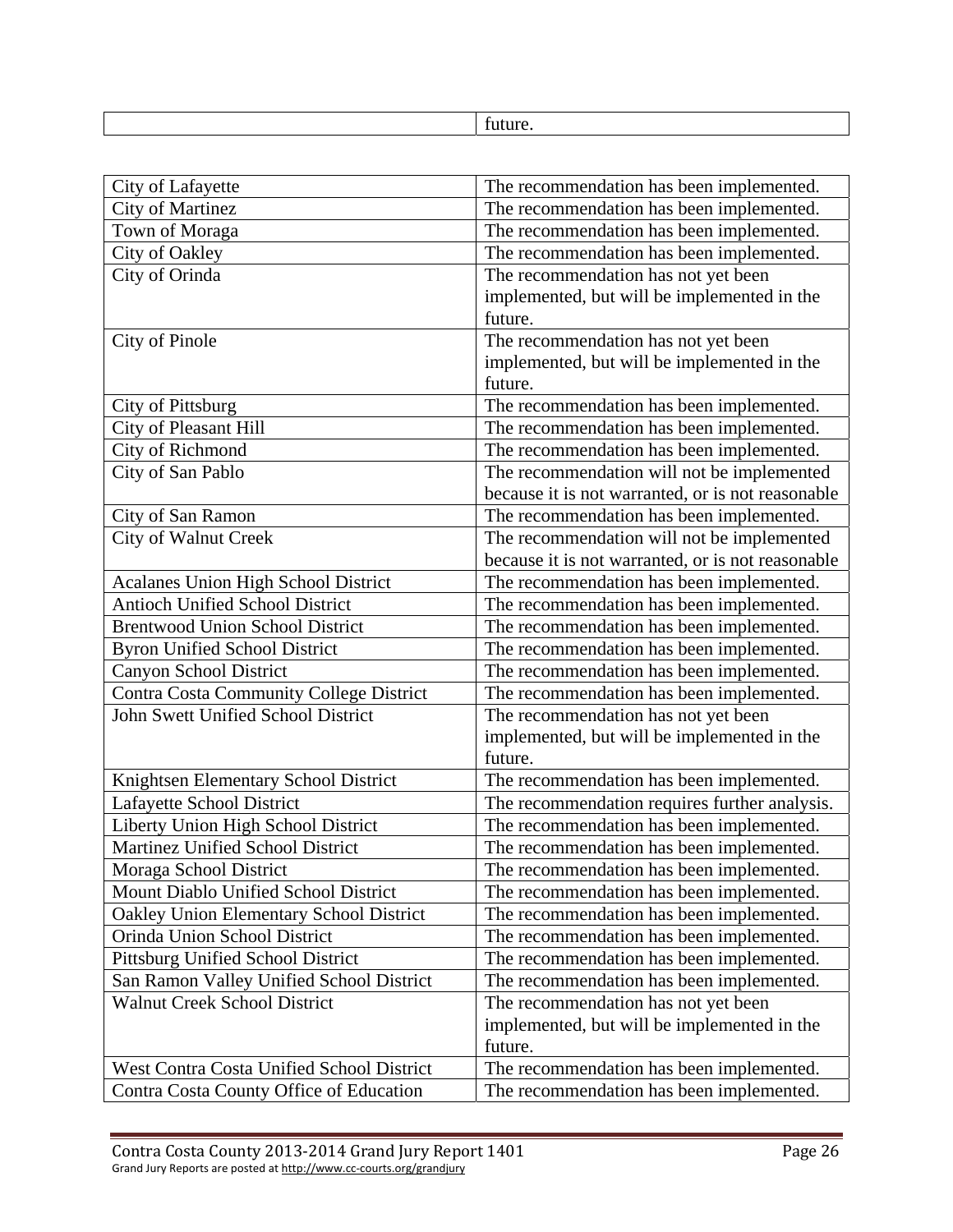| <b>Local Agency Formation Commission</b> | The recommendation has been implemented. |
|------------------------------------------|------------------------------------------|
| (LAFCO)                                  |                                          |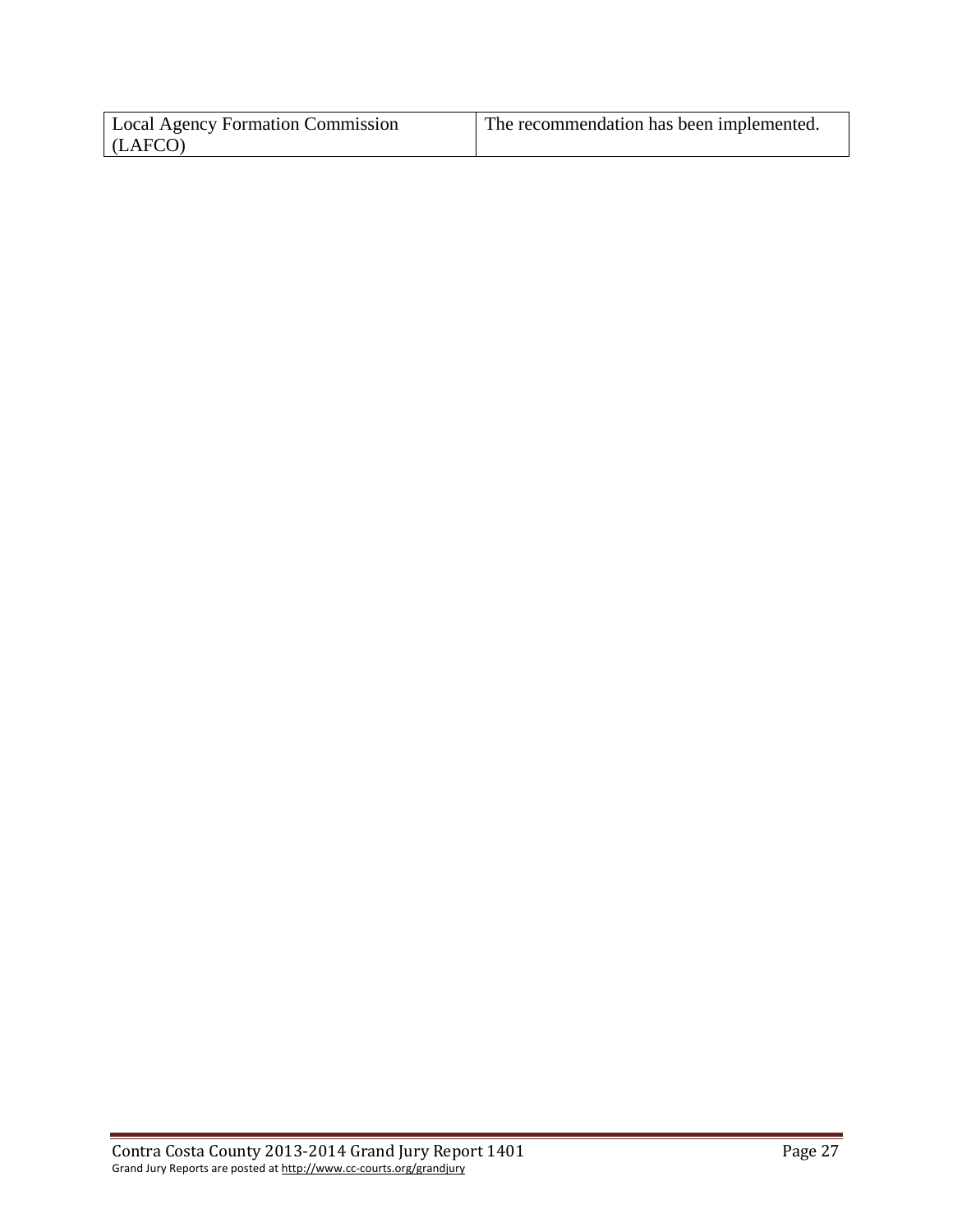| Kensington Police Protection and Community        | The recommendation has been implemented.    |
|---------------------------------------------------|---------------------------------------------|
| <b>Services District</b>                          |                                             |
| <b>Pleasant Hill Recreation and Park District</b> | The recommendation has not yet been         |
|                                                   | implemented, but will be implemented in the |
|                                                   | future.                                     |
| Contra Costa Water District                       | The recommendation has been implemented.    |

*Recommendation #3a: The Board of Supervisors more actively provide oversight in case of the County and appoint a formal Audit Committee from among their members to ensure that Internal Control and grant compliance deficiencies are promptly remedies and there are sufficient direct and detailed discussions between the Board and the outside auditors.* 

| <b>RESPONDENT</b>                        | <b>RESPONSES</b>                                  |
|------------------------------------------|---------------------------------------------------|
| Contra Costa County Board of Supervisors | The recommendation will not be implemented        |
|                                          | because it is not warranted, or is not reasonable |

*Recommendation #3b: The City Councils more actively provide oversight by appointing an Audit Committee from among their members as well as an ad hoc citizens' committee to ensure that Internal Control deficiencies are promptly resolved.* 

| <b>RESPONDENT</b>       | <b>RESPONSES</b>                                  |
|-------------------------|---------------------------------------------------|
| City of Antioch         | The recommendation will not be implemented        |
|                         | because it is not warranted, or is not reasonable |
| City of Brentwood       | The recommendation will not be implemented        |
|                         | because it is not warranted, or is not reasonable |
| City of Clayton         | The recommendation has been implemented.          |
| City of Concord         | The recommendation will not be implemented        |
|                         | because it is not warranted, or is not reasonable |
| Town of Danville        | The recommendation will not be implemented        |
|                         | because it is not warranted, or is not reasonable |
| City of El Cerrito      | The recommendation will not be implemented        |
|                         | because it is not warranted, or is not reasonable |
| City of Hercules        | The recommendation has been implemented.          |
| City of Lafayette       | The recommendation will not be implemented        |
|                         | because it is not warranted, or is not reasonable |
| <b>City of Martinez</b> | The recommendation has been implemented.          |
| Town of Moraga          | The recommendation has been implemented.          |
| City of Oakley          | The recommendation will not be implemented        |
|                         | because it is not warranted, or is not reasonable |
| City of Orinda          | The recommendation has been implemented.          |
| City of Pinole          | The recommendation will not be implemented        |
|                         | because it is not warranted, or is not reasonable |
| City of Pittsburg       | The recommendation has been implemented.          |
| City of Pleasant Hill   | The recommendation has been implemented.          |
| City of Richmond        | The recommendation has been implemented.          |
| City of San Pablo       | The recommendation will not be implemented        |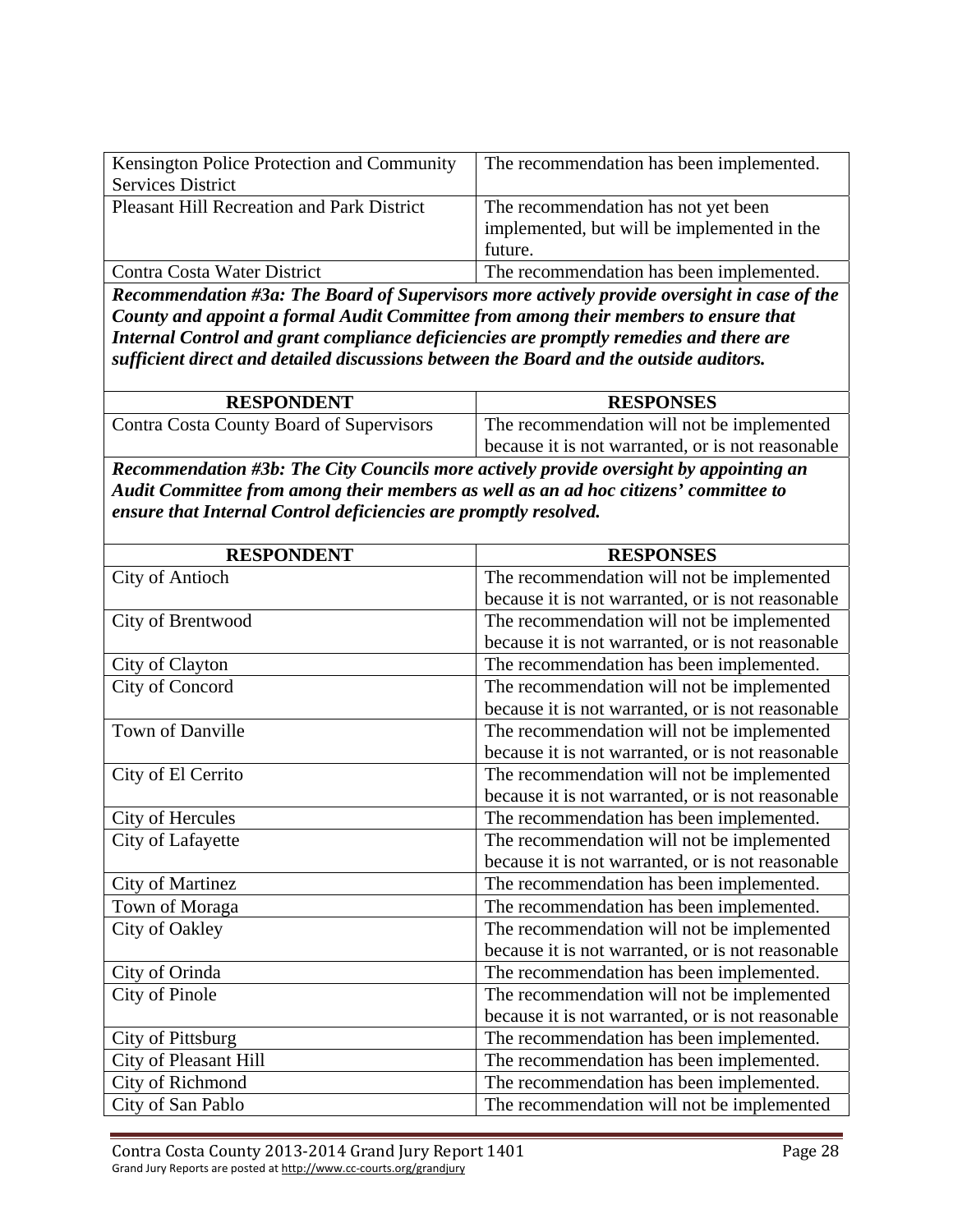|                      | because it is not warranted, or is not reasonable |
|----------------------|---------------------------------------------------|
| City of San Ramon    | The recommendation has been implemented.          |
| City of Walnut Creek | The recommendation has been implemented.          |

*Recommendation #3c: The governing boards of school districts appoint a formal Audit Committee from among their members and provide direct oversight to district operating and financial management to ensure that Internal Control deficiencies are promptly remedied.* 

| <b>RESPONDENT</b>                          | <b>RESPONSES</b>                                  |
|--------------------------------------------|---------------------------------------------------|
| <b>Acalanes Union High School District</b> | The recommendation will not be implemented        |
|                                            | because it is not warranted, or is not reasonable |
| <b>Antioch Unified School District</b>     | The recommendation will not be implemented        |
|                                            | because it is not warranted, or is not reasonable |
| <b>Brentwood Union School District</b>     | The recommendation will not be implemented        |
|                                            | because it is not warranted, or is not reasonable |
| <b>Byron Unified School District</b>       | The recommendation will not be implemented        |
|                                            | because it is not warranted, or is not reasonable |
| Canyon School District                     | The recommendation will not be implemented        |
|                                            | because it is not warranted, or is not reasonable |
| Contra Costa Community College District    | The recommendation has been implemented.          |
| John Swett Unified School District         | The recommendation has not yet been               |
|                                            | implemented, but will be implemented in the       |
|                                            | future.                                           |
| Knightsen Elementary School District       | The recommendation will not be implemented        |
|                                            | because it is not warranted, or is not reasonable |
| Lafayette School District                  | The recommendation will not be implemented        |
|                                            | because it is not warranted, or is not reasonable |
| Liberty Union High School District         | The recommendation will not be implemented        |
|                                            | because it is not warranted, or is not reasonable |
| Martinez Unified School District           | The recommendation will not be implemented        |
|                                            | because it is not warranted, or is not reasonable |
| Moraga School District                     | The recommendation will not be implemented        |
|                                            | because it is not warranted, or is not reasonable |
| Mount Diablo Unified School District       | The recommendation has been implemented.          |
| Oakley Union Elementary School District    | The recommendation will not be implemented        |
|                                            | because it is not warranted, or is not reasonable |
| Orinda Union School District               | The recommendation will not be implemented        |
|                                            | because it is not warranted, or is not reasonable |
| Pittsburg Unified School District          | The recommendation will not be implemented        |
|                                            | because it is not warranted, or is not reasonable |
| San Ramon Valley Unified School District   | The recommendation will not be implemented        |
|                                            | because it is not warranted, or is not reasonable |
| <b>Walnut Creek School District</b>        | The recommendation has not yet been               |
|                                            | implemented, but will be implemented in the       |
|                                            | future.                                           |
| West Contra Costa Unified School District  | The recommendation will not be implemented        |
|                                            | because it is not warranted, or is not reasonable |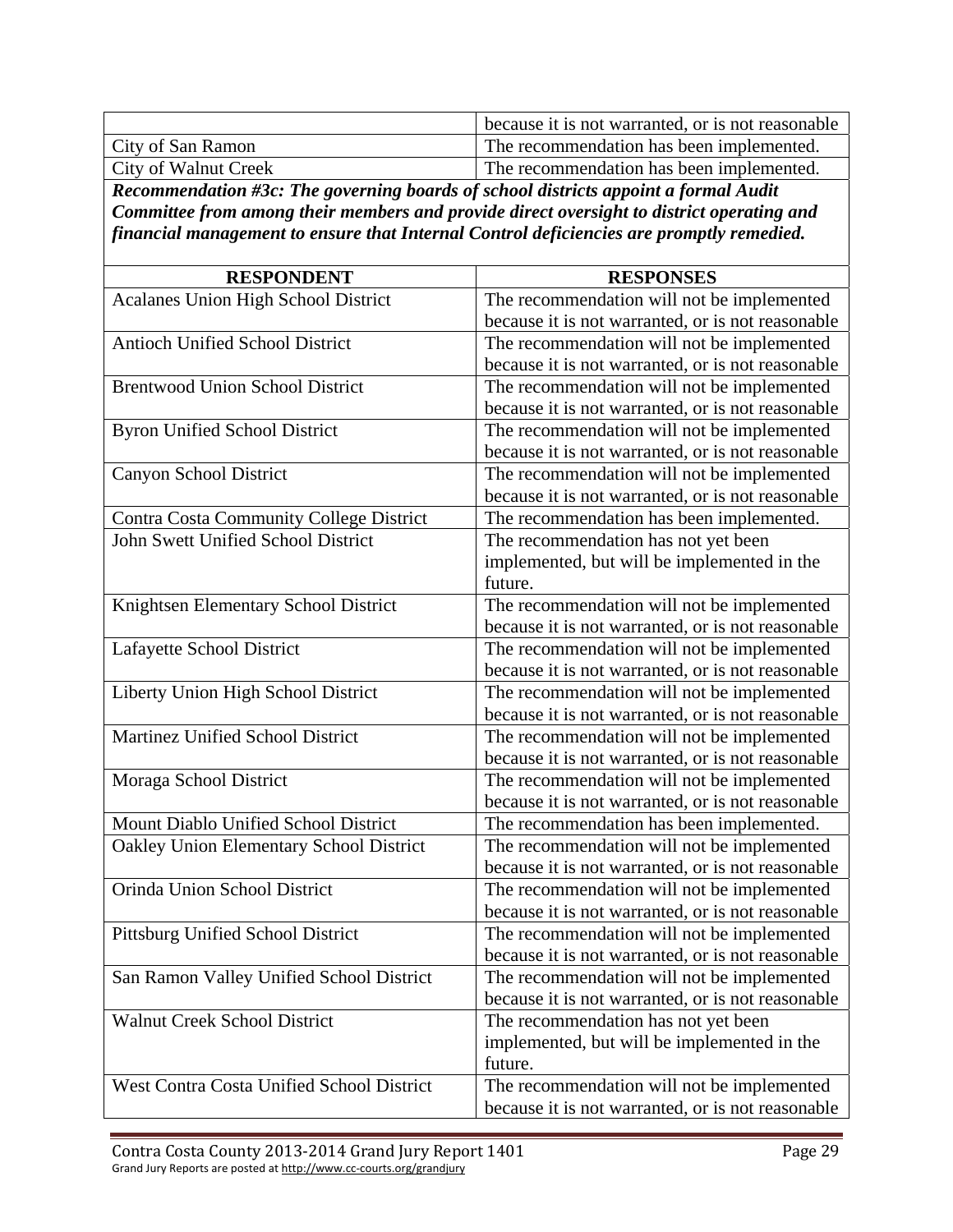*Recommendation #3d: The governing boards of special districts appoint a formal Audit Committee from among their members and provide direct oversight to district operating and financial management to ensure that Internal Control deficiencies are promptly remedied. In instances where the size of the entity precludes an adequate segregation of duties, governing board members need to consider direct involvement in key financial processes.* 

| <b>RESPONDENT</b>                                                                    | <b>RESPONSES</b>                                                                                               |
|--------------------------------------------------------------------------------------|----------------------------------------------------------------------------------------------------------------|
| Kensington Police Protection and Community<br><b>Services District</b>               | The recommendation has been implemented.                                                                       |
| <b>Pleasant Hill Recreation and Park District</b>                                    | The recommendation has not yet been<br>implemented, but will be implemented in the<br>future.                  |
| Contra Costa Water District                                                          | The recommendation has been implemented.                                                                       |
| Recommendation #3e: The Superintendent of the County Office of Education continue to | rende de la constitución de la constitución de la constitución de la constitución de la constitución de la con |

*provide oversight over governing boards of school districts and continue to use the power of this office to compel remediation of Internal Control deficiencies.* 

| <b>RESPONDENT</b>                       | <b>RESPONSES</b>                         |
|-----------------------------------------|------------------------------------------|
| Contra Costa County Office of Education | The recommendation has been implemented. |

*Recommendation #3f: LAFCO (Local Agency Formation Commission) encourage governing boards of special districts to promptly remedy Internal Control deficiencies that are identified.* 

| <b>RESPONDENT</b>                        | <b>RESPONSES</b>                         |
|------------------------------------------|------------------------------------------|
| <b>Local Agency Formation Commission</b> | The recommendation has been implemented. |
| (LAFCO)                                  |                                          |

*Recommendation #3g: The Board of Supervisors have the County internal audit staff report directly to the Board of Supervisors rather than the Auditor Controller. The governing boards of other County Organizations have the internal audit groups of other County Organizations maintain their independence and not report to financial management, but instead to the City Council in the case of cities and the governing boards in the case of school districts and special districts.* 

| <b>RESPONDENT</b>                        | <b>RESPONSES</b>                                  |
|------------------------------------------|---------------------------------------------------|
| Contra Costa County Board of Supervisors | The recommendation will not be implemented        |
|                                          | because it is not warranted, or is not reasonable |
| City of Antioch                          | The recommendation will not be implemented        |
|                                          | because it is not warranted, or is not reasonable |
| City of Brentwood                        | The recommendation will not be implemented        |
|                                          | because it is not warranted, or is not reasonable |
| City of Clayton                          | The recommendation has been implemented.          |
| City of Concord                          | The recommendation will not be implemented        |
|                                          | because it is not warranted, or is not reasonable |
| Town of Danville                         | The recommendation has been implemented.          |
| City of El Cerrito                       | The recommendation will not be implemented        |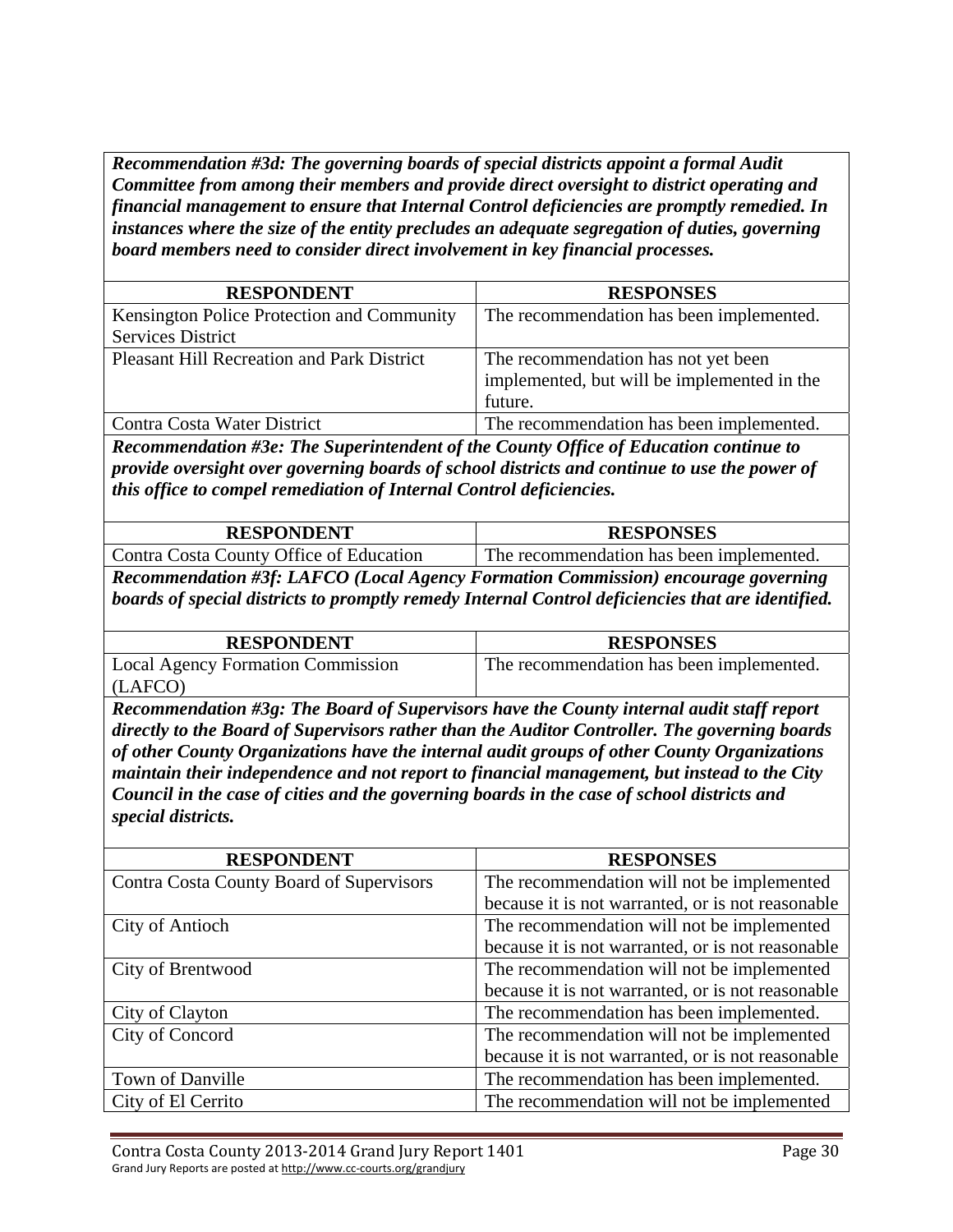| because it is not warranted, or is not reasonable |
|---------------------------------------------------|

| City of Hercules                               | The recommendation has been implemented.   |
|------------------------------------------------|--------------------------------------------|
| City of Lafayette                              | The recommendation will not be implemented |
|                                                | because it is not warranted, or is not     |
|                                                | reasonable                                 |
| <b>City of Martinez</b>                        | The recommendation will not be implemented |
|                                                | because it is not warranted, or is not     |
|                                                | reasonable                                 |
| Town of Moraga                                 | The recommendation will not be implemented |
|                                                | because it is not warranted, or is not     |
|                                                | reasonable                                 |
| City of Oakley                                 | The recommendation will not be implemented |
|                                                | because it is not warranted, or is not     |
|                                                | reasonable                                 |
| City of Orinda                                 | The recommendation will not be implemented |
|                                                | because it is not warranted, or is not     |
|                                                | reasonable                                 |
| City of Pinole                                 | The recommendation will not be implemented |
|                                                | because it is not warranted, or is not     |
|                                                | reasonable                                 |
| City of Pittsburg                              | The recommendation will not be implemented |
|                                                | because it is not warranted, or is not     |
|                                                | reasonable                                 |
| City of Pleasant Hill                          | The recommendation has been implemented.   |
| City of Richmond                               | The recommendation has been implemented.   |
| City of San Pablo                              | The recommendation will not be implemented |
|                                                | because it is not warranted, or is not     |
|                                                | reasonable                                 |
| City of San Ramon                              | The recommendation has been implemented.   |
| City of Walnut Creek                           | The recommendation has been implemented.   |
| Acalanes Union High School District            | The recommendation has been implemented.   |
| Antioch Unified School District                | The recommendation has been implemented.   |
| <b>Brentwood Union School District</b>         | The recommendation has been implemented.   |
| <b>Byron Unified School District</b>           | The recommendation has been implemented.   |
| Canyon School District                         | The recommendation has been implemented.   |
| <b>Contra Costa Community College District</b> | The recommendation has been implemented.   |
| John Swett Unified School District             | The recommendation will not be implemented |
|                                                | because it is not warranted, or is not     |
|                                                | reasonable                                 |
| Knightsen Elementary School District           | The recommendation has been implemented.   |
| Lafayette School District                      | The recommendation will not be implemented |
|                                                | because it is not warranted, or is not     |
|                                                | reasonable                                 |
| Liberty Union High School District             | The recommendation has been implemented.   |

Contra Costa County 2013-2014 Grand Jury Report 1401 **Page 31** Grand Jury Reports are posted at http://www.cc-courts.org/grandjury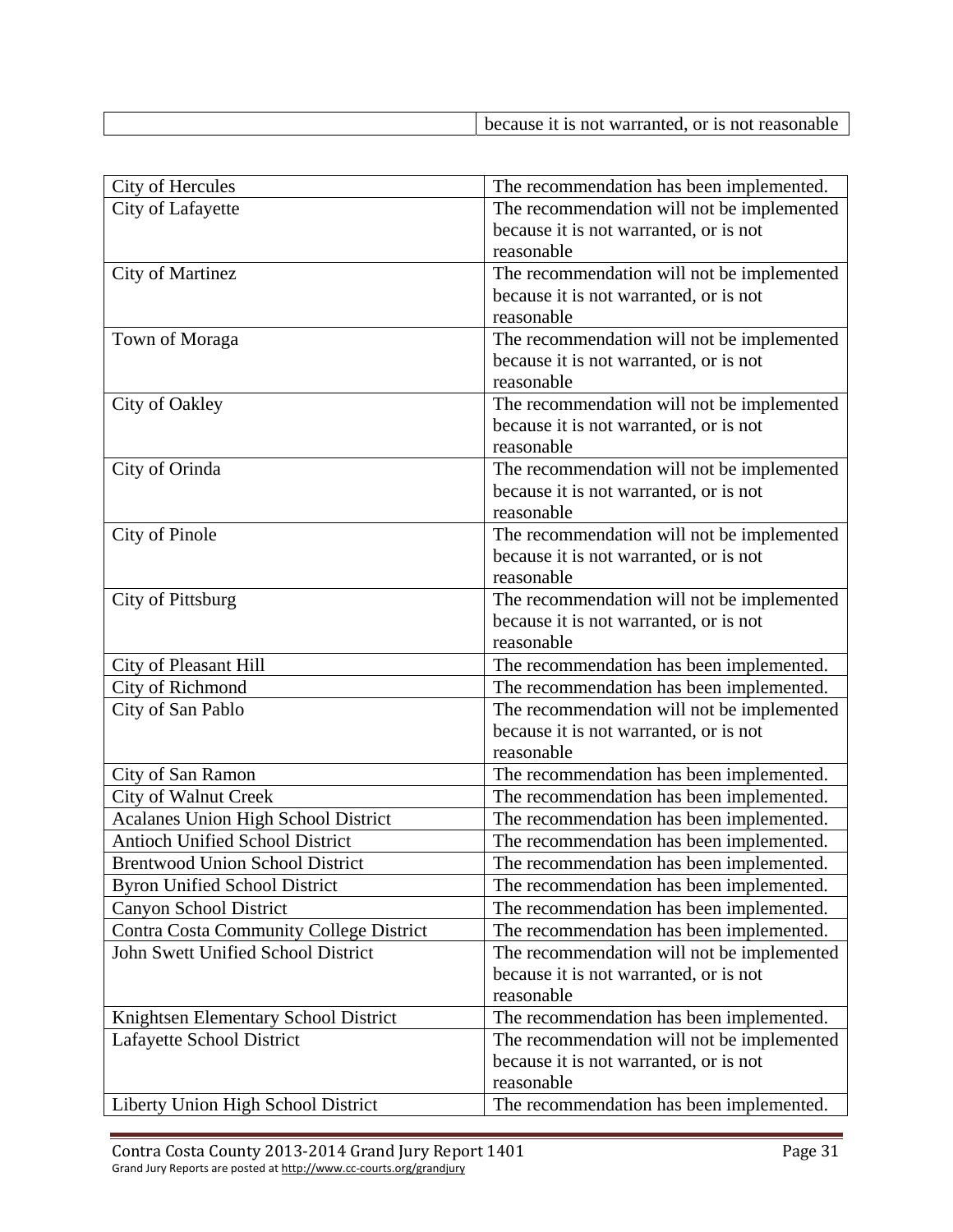| <b>Martinez Unified School District</b>           | The recommendation has been implemented.    |
|---------------------------------------------------|---------------------------------------------|
| Moraga School District                            | The recommendation has been implemented.    |
| Mount Diablo Unified School District              | The recommendation has been implemented.    |
| Oakley Union Elementary School District           | The recommendation has been implemented.    |
| Orinda Union School District                      | The recommendation has been implemented.    |
| Pittsburg Unified School District                 | The recommendation has been implemented.    |
| San Ramon Valley Unified School District          | The recommendation will not be implemented  |
|                                                   | because it is not warranted, or is not      |
|                                                   | reasonable                                  |
| <b>Walnut Creek School District</b>               | The recommendation has been implemented.    |
| <b>West Contra Costa Unified School District</b>  | The recommendation has been implemented.    |
| Kensington Police Protection and Community        | The recommendation has been implemented.    |
| <b>Services District</b>                          |                                             |
| <b>Pleasant Hill Recreation and Park District</b> | The recommendation has not yet been         |
|                                                   | implemented, but will be implemented in the |
|                                                   | future.                                     |
| Contra Costa Water District                       | The recommendation will not be implemented  |
|                                                   | because it is not warranted, or is not      |
|                                                   | reasonable                                  |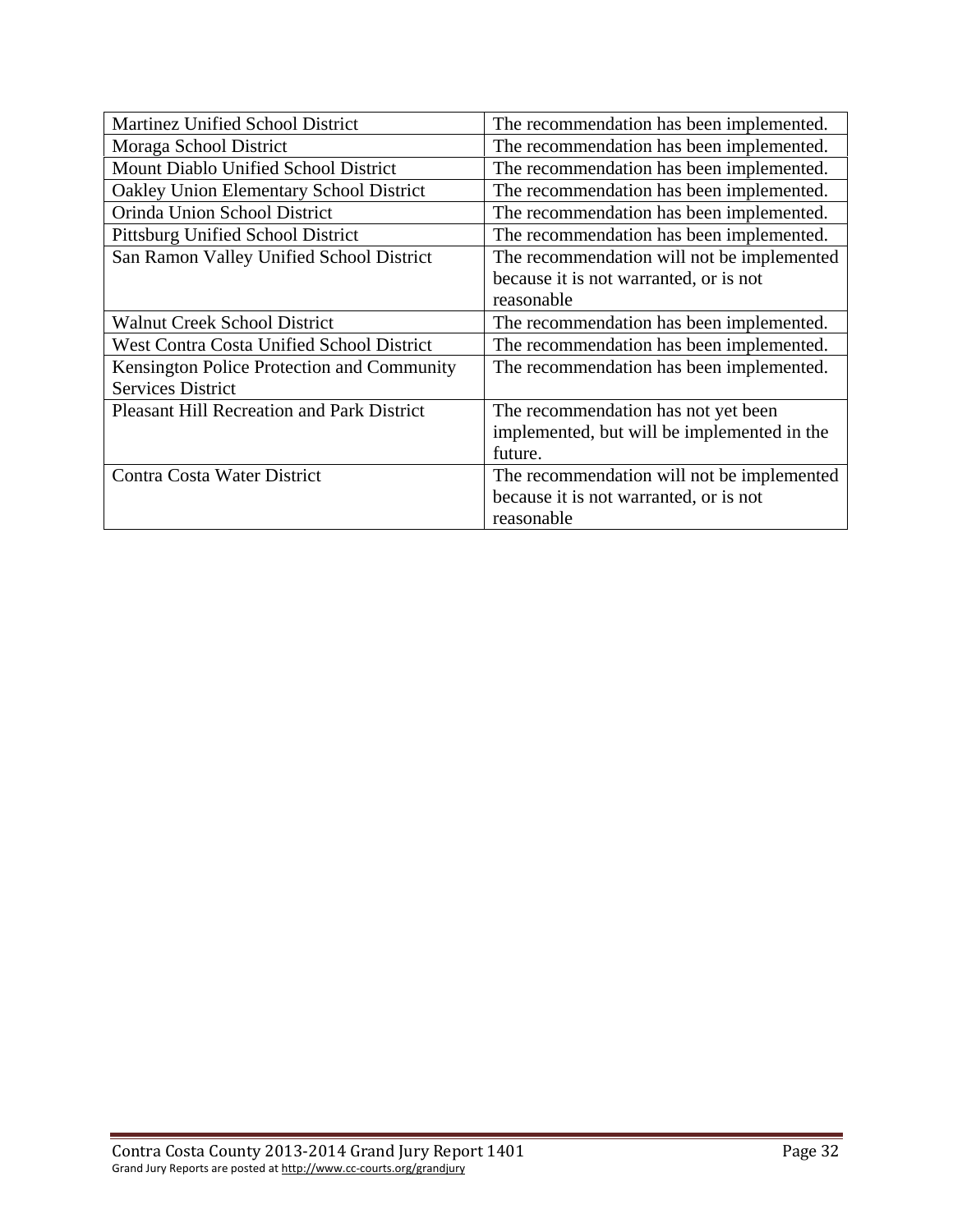#### **Comparative View of Elected Officials Cost of Compensation**

*Recommendation #1: The Board of Supervisors (a) not adjust their own compensation in such a manner that their average compensation cost exceeds the 50th percentile of the determined range, and (b) not adjust the compensation for any individual supervisor outside of the determined range (see Table 1).* 

| <b>RESPONDENT</b>                        | <b>RESPONSES</b>                                  |
|------------------------------------------|---------------------------------------------------|
| Contra Costa County Board of Supervisors | The recommendation will not be implemented        |
|                                          | because it is not warranted, or is not reasonable |

*Recommendation #2: The Board of Supervisors not adjust the compensation cost of any role official in such a manner that it falls outside of the determined range for that role.* 

| <b>RESPONDENT</b>                        | <b>RESPONSES</b>                                  |
|------------------------------------------|---------------------------------------------------|
| Contra Costa County Board of Supervisors | The recommendation will not be implemented        |
|                                          | because it is not warranted, or is not reasonable |

*Recommendation #3: The Board of Supervisors not adjust the compensation cost of any of the six officials in such a manner that the average compensation cost for this role officials as a group exceeds the 50th percentile of the determined range (see Table 8.2).* 

| <b>RESPONDENT</b>                        | <b>RESPONSES</b>                                  |
|------------------------------------------|---------------------------------------------------|
| Contra Costa County Board of Supervisors | The recommendation will not be implemented        |
|                                          | because it is not warranted, or is not reasonable |

*Recommendation #4: The Board of Supervisors, at its next opportunity, adjust the compensation cost of the Clerk-Recorder position to bring it within the determined range as defined in this report (see Table 4.2), subject too any restrictions in taking such an action pursuant to Government Code section 1235, "Salary for Elected Public Office, reduction During an Election Year."* 

| <b>RESPONDENT</b>                        | <b>RESPONSES</b>                                  |
|------------------------------------------|---------------------------------------------------|
| Contra Costa County Board of Supervisors | The recommendation will not be implemented        |
|                                          | because it is not warranted, or is not reasonable |

*Recommendation #5: The Board of Supervisors, at its next opportunity, consider adjusting the compensation cost of the Sheriff-Coroner position to bring it within the determined range as defined in this report (see Table 7.2).* 

| <b>RESPONDENT</b>                        | <b>RESPONSES</b>                                  |
|------------------------------------------|---------------------------------------------------|
| Contra Costa County Board of Supervisors | The recommendation will not be implemented        |
|                                          | because it is not warranted, or is not reasonable |